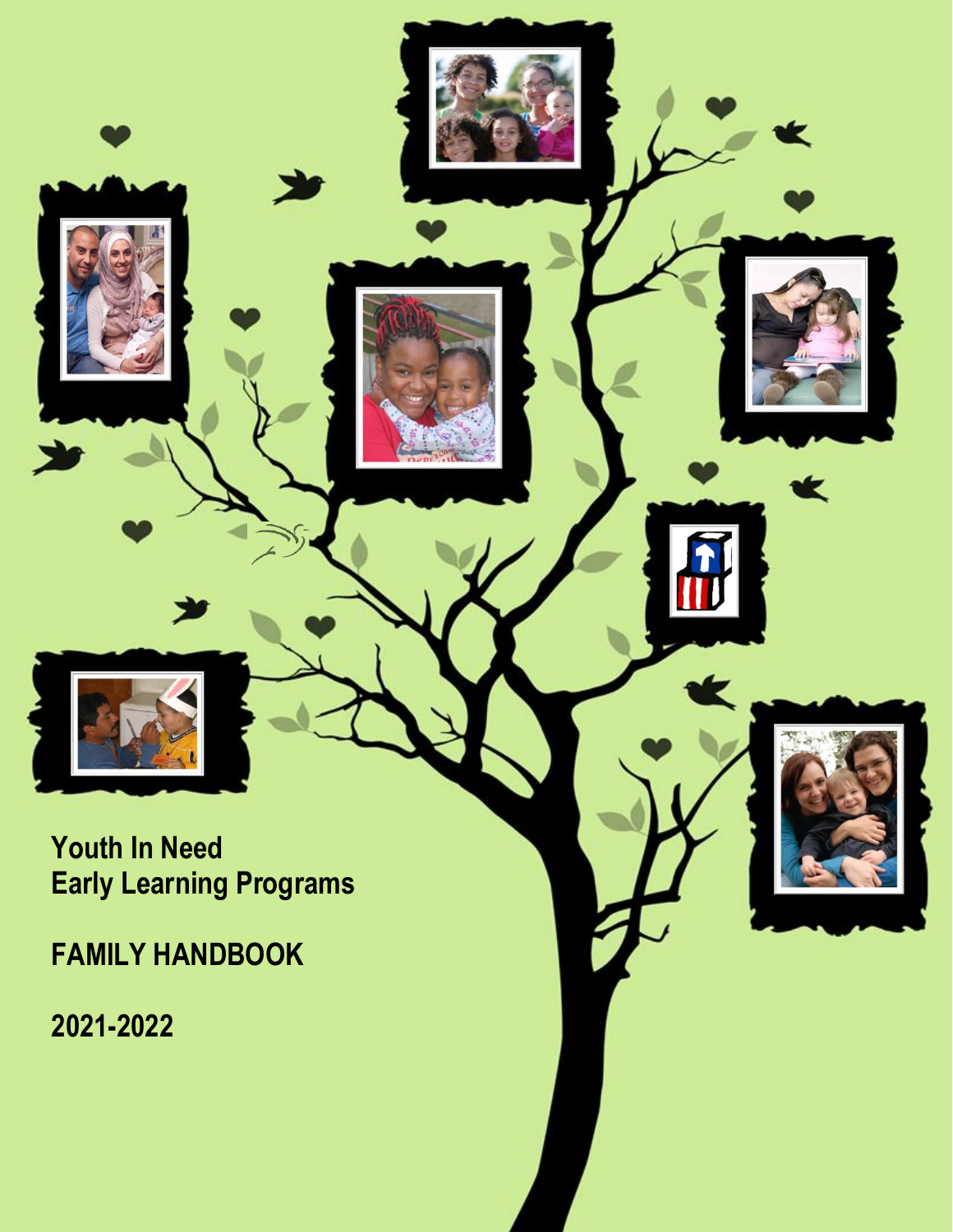#### 2021-2022 School Information

| My Child's School is: <u>contract the contract of the contract of the contract of the contract of the contract of</u>                                                                                                          |                         |                         |  |  |
|--------------------------------------------------------------------------------------------------------------------------------------------------------------------------------------------------------------------------------|-------------------------|-------------------------|--|--|
|                                                                                                                                                                                                                                |                         |                         |  |  |
|                                                                                                                                                                                                                                |                         | ext.                    |  |  |
|                                                                                                                                                                                                                                | Email: @youthinneed.org |                         |  |  |
|                                                                                                                                                                                                                                |                         |                         |  |  |
|                                                                                                                                                                                                                                |                         | Email: @youthinneed.org |  |  |
|                                                                                                                                                                                                                                |                         |                         |  |  |
| My Child's Teachers are:                                                                                                                                                                                                       |                         |                         |  |  |
| <u> 1989 - Jan James James James James James James James James James James James James James James James James J</u>                                                                                                           | email: email:           | @youthinneed.org        |  |  |
|                                                                                                                                                                                                                                |                         |                         |  |  |
|                                                                                                                                                                                                                                |                         |                         |  |  |
|                                                                                                                                                                                                                                |                         |                         |  |  |
| School Phone Number is: School Phone Number is: School Phone Number is: School Phone Number is: School Phone Number is: School Phone Number is: School Phone Number is: School Phone Number is: School Phone Number is: School |                         |                         |  |  |
|                                                                                                                                                                                                                                |                         |                         |  |  |
|                                                                                                                                                                                                                                |                         | Email: @youthinneed.org |  |  |
| My Child's Family Educator is: Manual According to the Child's Family Educator is:                                                                                                                                             |                         | ext:                    |  |  |
|                                                                                                                                                                                                                                |                         | @youthinneed.org        |  |  |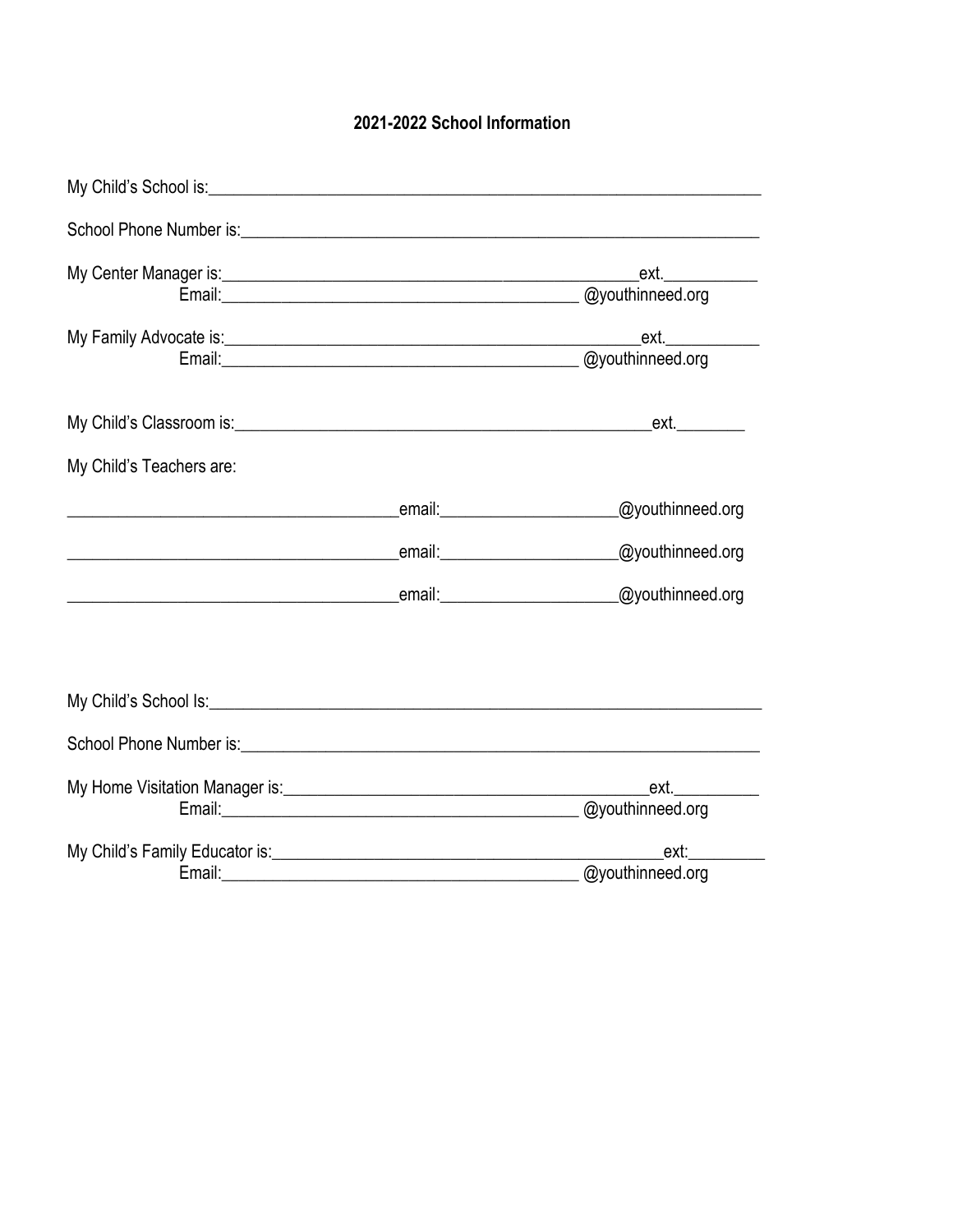#### **YOUTH IN NEED EARLY LEARNING PROGRAM CONTACT INFORMATION**

1815 Boone's Lick Road Neighborhood St. Charles, MO 63301 5183 Raymond Avenue Phone: (636) 946-5600 St. Louis, MO 63113 **Facebook Page:** Youth In Need Phone: (314) 553-9169

St. Louis Early Learning Programs (ELP) Meramec Center ELC St. Louis Home Visitation 3013 Meramec Street 3001 Meramec Street St. Louis, MO 63118 St. Louis, MO 63118 Phone: (314) 353-6906 Phone: (314) 353-6906 ext. 1702

Lincoln County Early Learning Programs Lincoln ELC Lincoln Home Visitation 19 Fairgrounds Road 19 Fairgrounds Road Troy, MO 63379 Troy, MO 63379 Phone: (636) 462-6061 Phone: (636) 462-2014 **Facebook Page**: Lincoln County Head Start & Early Head Start

Montgomery County Early Learning Program Montgomery City ELC & Home Visitation (HV) 908 South Sturgeon Montgomery City, MO 63361 Phone: (573) 564-2600 **Facebook Page**: Montgomery County Head Start & Early Head Start

St. Charles County Early Learning Program St. Charles Early Learning Center—St. Charles St. Charles ELC--Wentzville & Home Visitation 1815 Boone's Lick Road 1200 Continental Drive St. Charles, MO 63301 Wentzville, MO 63385 Phone: (636) 946-5600 Phone: (636) 332-0265 **Facebook Page**: St. Charles County Head Start & Early Head Start

Warren County Early Learning Program: 1022 Steinhagen Warrior Ridge & Home Visitation Warrenton, MO 63383 119 West Boones Lick Road Phone: (636) 456-1761 Warrenton, MO 63383

Agency Headquarters **St Louis Early Learning Center (ELC)—Academy** St Louis Early Learning Center (ELC)—Academy **Facebook Page:** Youth In Need Head Start East

**Facebook Page:** Youth In Need Head Start East **Facebook Page:** Youth In Need Head Start East

Warren County ELC—Marvin Marks Warren County ELC—Daniel Boone, Rebecca Boone, Phone: (636) 456-5990

**Facebook Page**: Warren County Head Start & Early Head Start **You Tube Channel:** Warren County Early Learning Program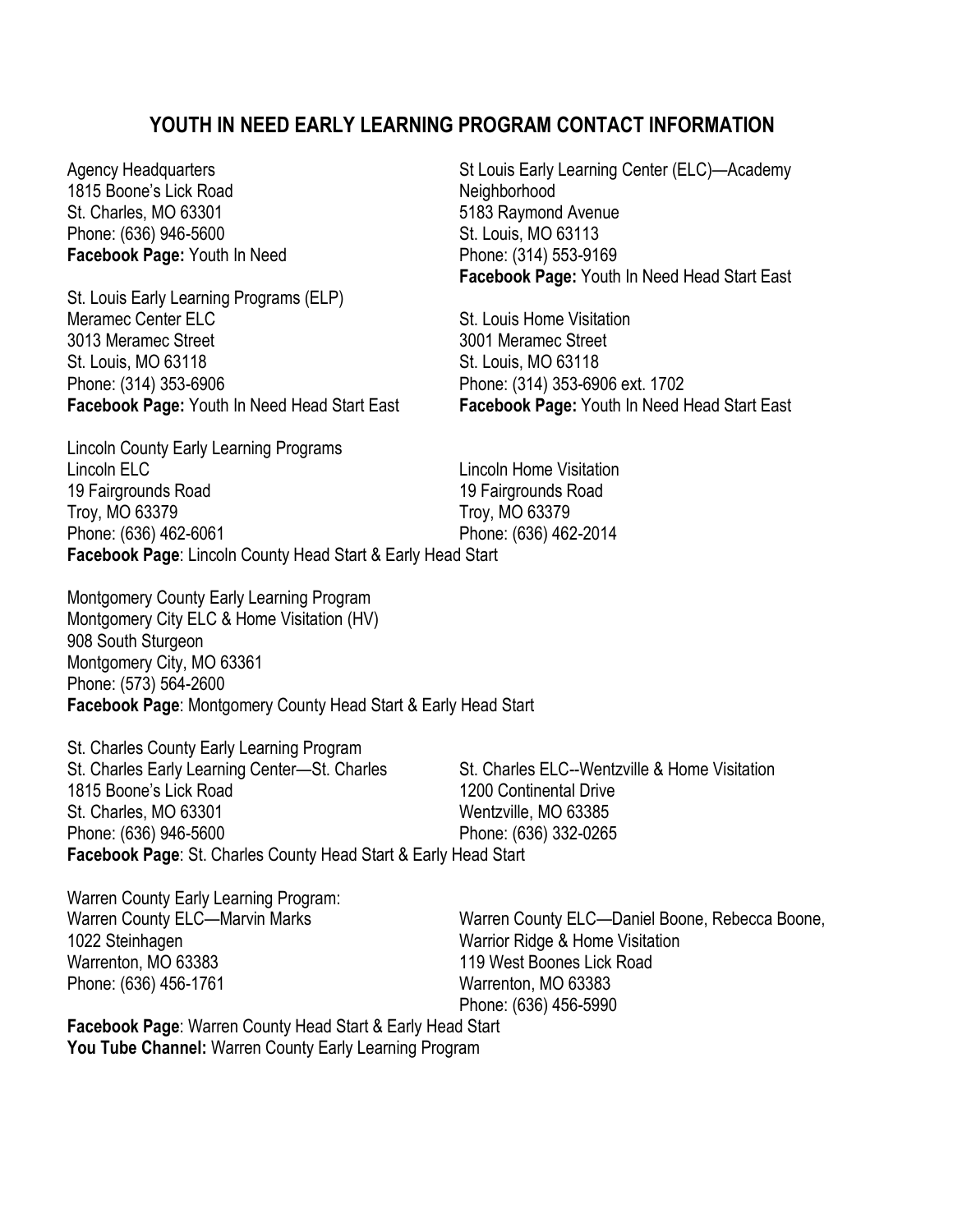#### **YIN Early Learning Program Services at Community Child Care Providers**

8240 St. Charles Rock Road 1908 O'Fallon Street Overland, MO 63114 St. Louis, MO 63106 Phone: (314) 427-3755 Phone: (314) 881-0881

Hilltop Child Development Center **Kid's World North LLC** 6155 W. Florissant Avenue 9833 Halls Ferry Road St. Louis, MO 63136 St. Louis, MO 63136 Phone: (314) 389-1001 Phone: (314) 867-2333

Lemay Child and Family Center Southside Early Childhood Center 9828 S. Broadway 2101 S. Jefferson Avenue St. Louis, MO 64125 St. Louis, MO 63104 Phone: (314) 544-3338 Phone: (314) 865-0322

1611 Hodiamont Avenue **1611 Contract 1611 Hotiamont Avenue** St. Louis, MO 63112 University City, MO 63130 Phone: (314) 382-3801 Phone: (314) 726-0148

Urban Sprouts Child Development Center 6757 Olive Blvd. University City, MO 63130 Phone: (314) 997-2259 **Facebook Page:** Urban Sprouts Child Development

Every Child's Hope **Flance Early Learning Center Facebook Page**: Flance Early Learning Center

**Facebook Page**: Kids World North

**Facebook Page:** Lemay Child and Family Center **Facebook Page:** Southside Early Childhood Center

Hope House--St. Louis (STL) University City Children's Center **Facebook Page**: University City Children's Center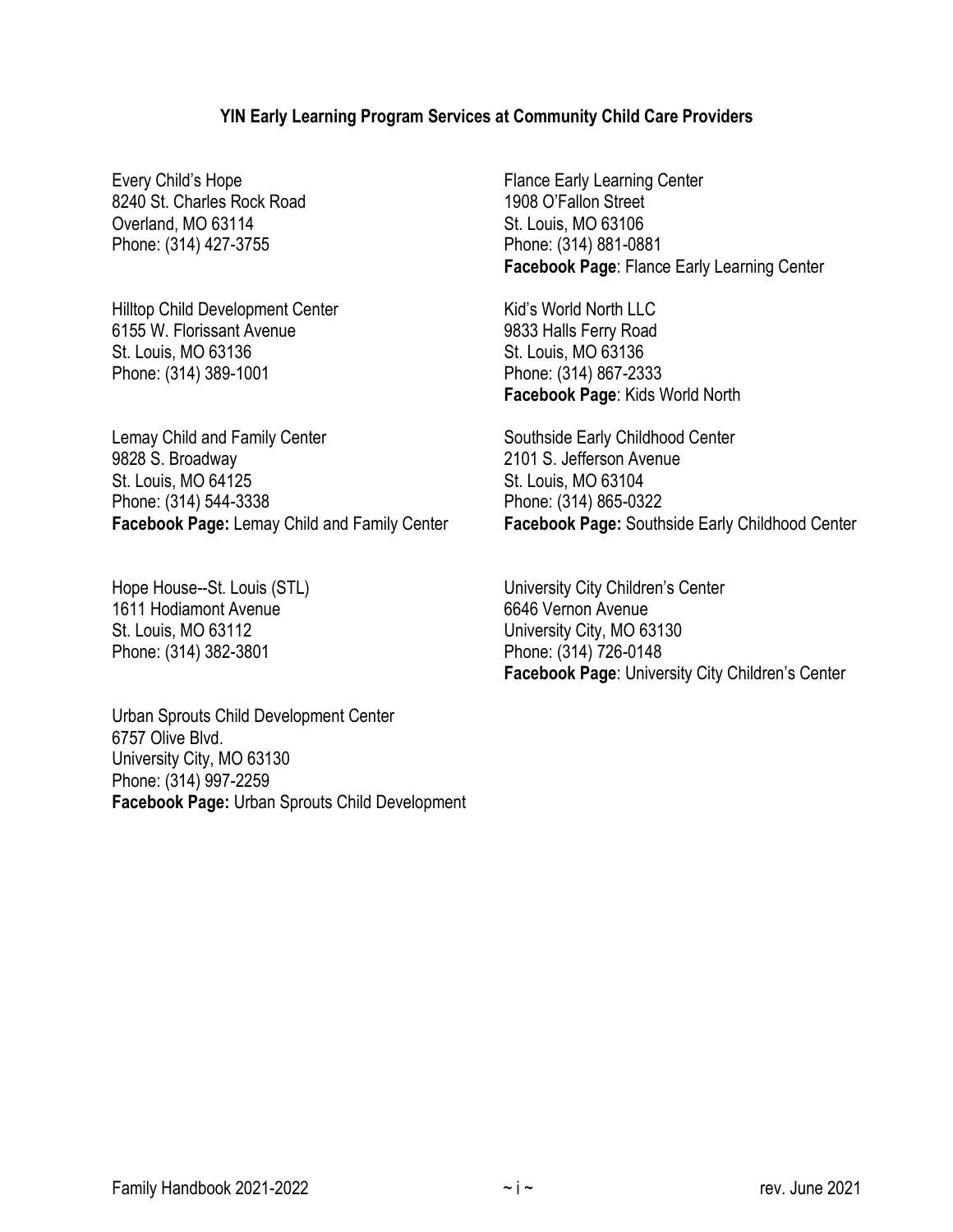## **Table of Contents**

| GRIEVANCE POLICY & PROCEDURE FOR CLIENTS, PARENTS/GUARDIANS & COMMUNITY MEMBERS  20 |  |
|-------------------------------------------------------------------------------------|--|
|                                                                                     |  |
|                                                                                     |  |
|                                                                                     |  |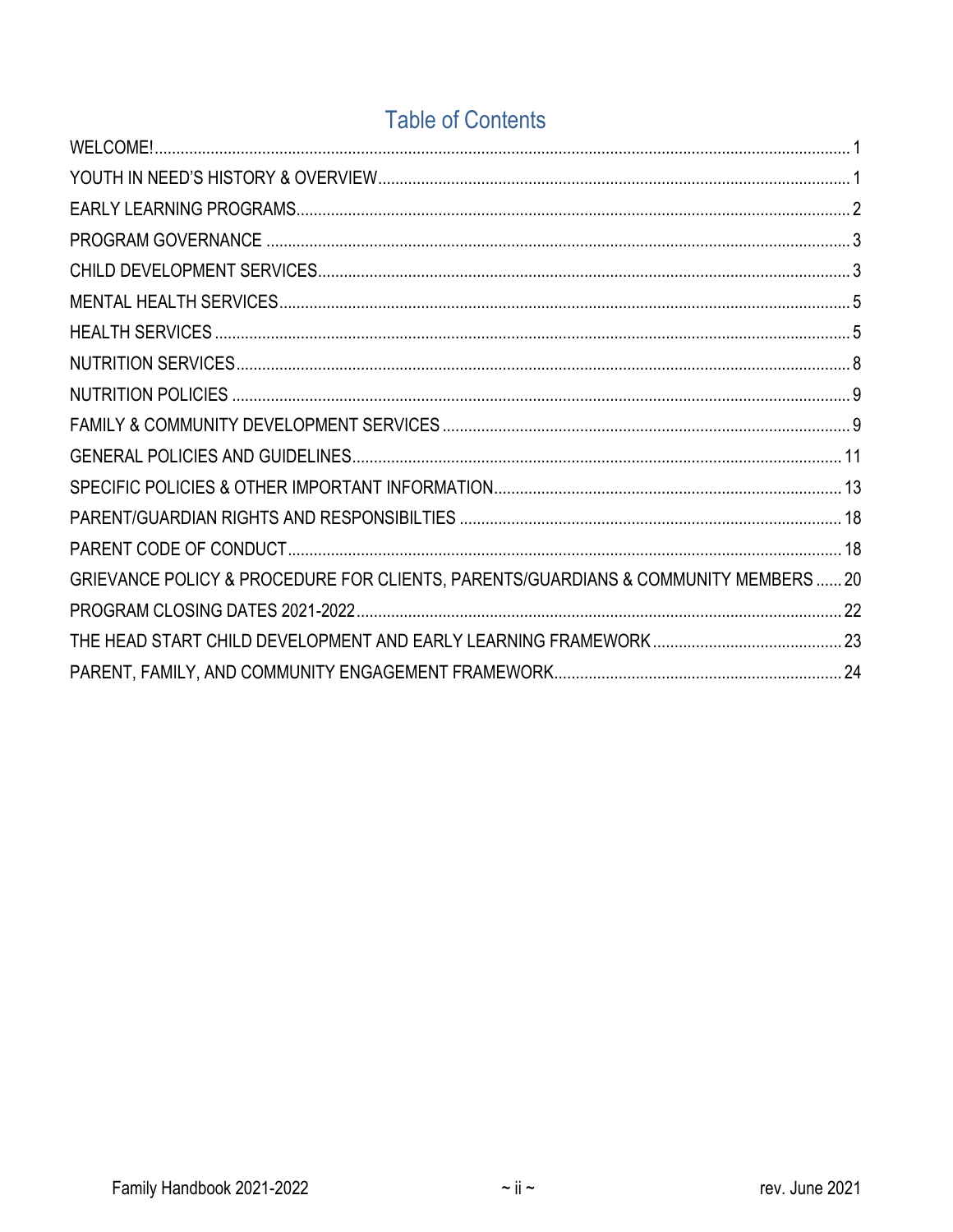# **WELCOME!**

Dear Parents and Guardians:

I want to officially welcome you to the 2021-2022 school year! We are so excited that you are here! The early years are critical times of development for children, and I am so glad that you choose us to be your partner in your child's education. It is our goal to provide your child with a safe learning environment where they can grow and develop. We recognize that you are your child's first and most important Teacher. So, we want to partner with you, to ensure your child is healthy and ready to learn and we want to support you in understanding your child's development and how you can support their learning. Families are always welcome as observers and participants at YIN. We encourage you to become as involved as your schedule allows.

Lastly, I know you have many choices for your child's early education experience. Thank you for choosing YIN! We are confident you will be happy that you made YIN your early care and education provider! If there is anything I can do now or as the school year progresses, please do not hesitate to reach out to me. Have a great year!

Sincerely,

## <span id="page-5-0"></span>**YOUTH IN NEED'S HISTORY & OVERVIEW**

Youth In Need (YIN) is a non-profit child and family services agency, headquartered in St. Charles, MO. Through a variety of crisis prevention and intervention programs, Youth In Need is dedicated to building positive futures for the community's most vulnerable children, youth, and families.

Youth In Need was originally founded by community volunteers, who opened the organization's Emergency Shelter in 1974. It is through the generous support of community volunteers, business leaders, and donors that Youth In Need has been able to continue its mission throughout the years**.** Youth In Need became the grantee of the Early Learning Program in 1998.

#### **Youth In Need's Mission**

*To build on the strengths of children, youth and families so they find safety, hope and success in life.*

#### **Youth In Need's Core Values**

- **Safety:** Everyone is safe so we can accomplish great things.
- **Strength-Based Principles:** Everyone has an opportunity to reach their full potential.
- **Quality Service:** We are passionate about what we do.
- **Diversity & Inclusion:** Everyone is comfortable, respected, and included.
- **Transparency:** We are open and honest in all aspects of our work.
- **Accountability:** Everyone takes responsibility for their actions and attitude.
- **Learning & Improving:** We reflect on our experiences to learn and grow.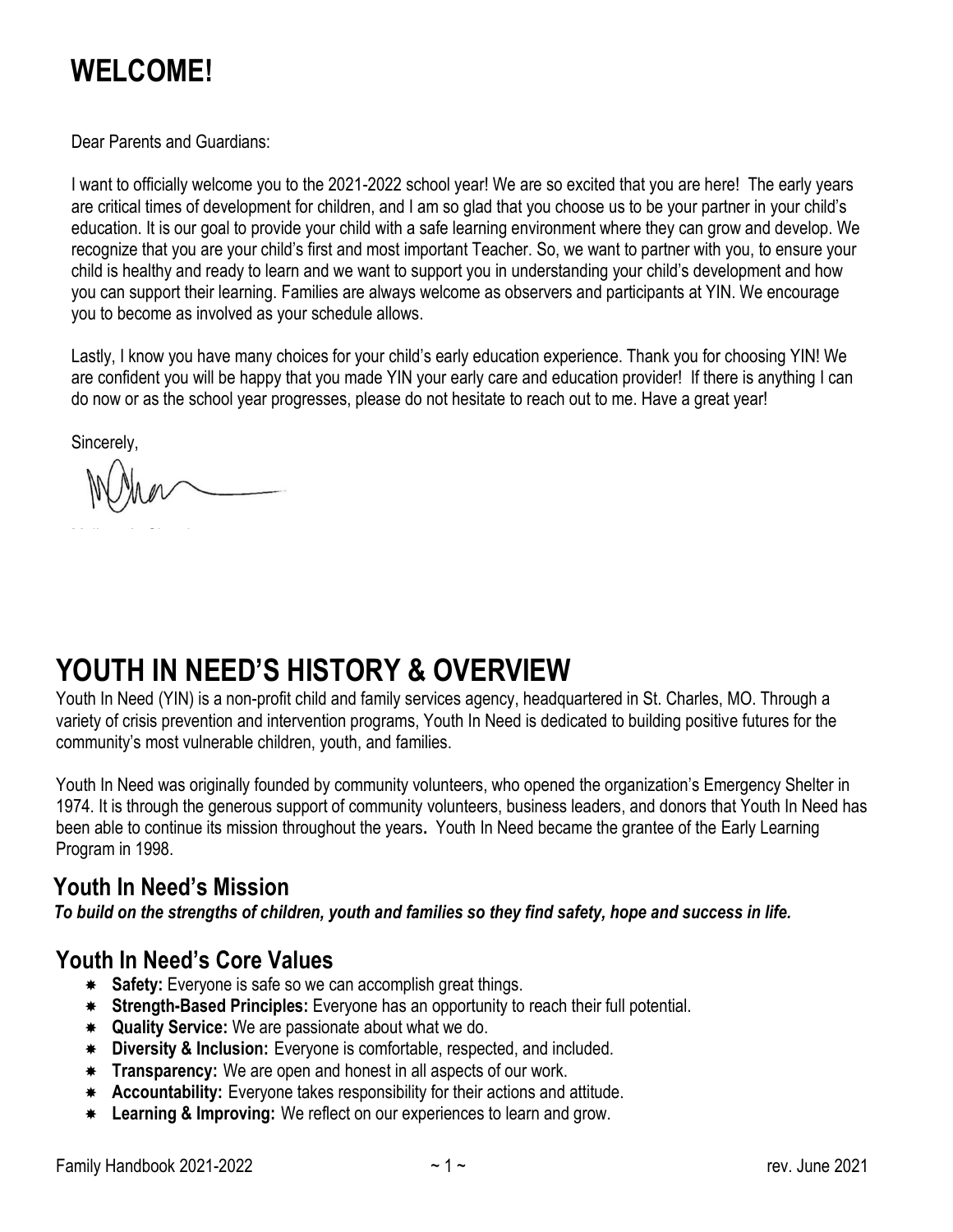#### **Youth In Need's Vision**

Youth In Need will be the leader and driving force for future generations in helping children, youth and families to realize their potential and positively impact their communities.

#### **Youth In Need's Diversity Definition**

Believing in the power of potential, Diversity is intentionally embracing and valuing the differences and similarities, both visible and invisible that make us who we are -One Community.

Together our attitudes, actions, policies and physical environment are vital to ensure that all feel comfortable, respected and included regardless of race, sex, gender identity or expression, age, income, faith, ability, political affiliation, sexual orientation or cultural background.

# <span id="page-6-0"></span>**EARLY LEARNING PROGRAMS**

#### **Early Learning Program (ELP) Service Options**

*Youth In Need ELP partners with families to make things happen* by providing a variety of services to meet your family's needs, including center-based services (full and extended day), home-visitation services, and community childcare providers.

#### **Center-Based Services**

Youth In Need's center-based programs offer a variety of individual learning experiences and individual activities especially designed to promote intellectual, social, emotional, physical, self-help, and wellness skills to children in a group classroom environment. We provide diapers for all Infants/Toddlers, as well as our 3–5-year-olds as needed, wipes, formula, containers for transporting breast milk, and food while in the classroom.

All our centers are licensed by the Missouri Department of Health's Bureau of Child Care Safety and Licensure and are equipped with cameras and video monitoring for internal use only. Center attendance is offered in two options, Full-Day and Extended-Day.

#### **Full-Day Services**

The full day option for Youth In Need's Head Start day is from 8:00/8:30 a.m. to 2:00/2:30 p.m. and is free of charge. Due to community needs, the days and hours for Montgomery Center and Warren R-III Classrooms vary. Please contact your Center Manager for exact days and hours.

#### **Extended-Day Services (where available)**

Extended-Day hours are designed to meet the needs of parents who are working, in job training, and/or are going to school. Extended day services have limited space and are on a first come, first serve and eligible basis. Extended-Day hours vary, for specific Extended-Day hours at your center please contact your Center Manager. Extended-Day services are not available in all classrooms.

#### **Fee for Extended-Day Services**

Families must apply with the Division of Social Services for childcare subsidy. Families who do not qualify for childcare subsidy will be charge a fee. If you are interested in learning more about the Extended-Day hours, speak to your Center Manager.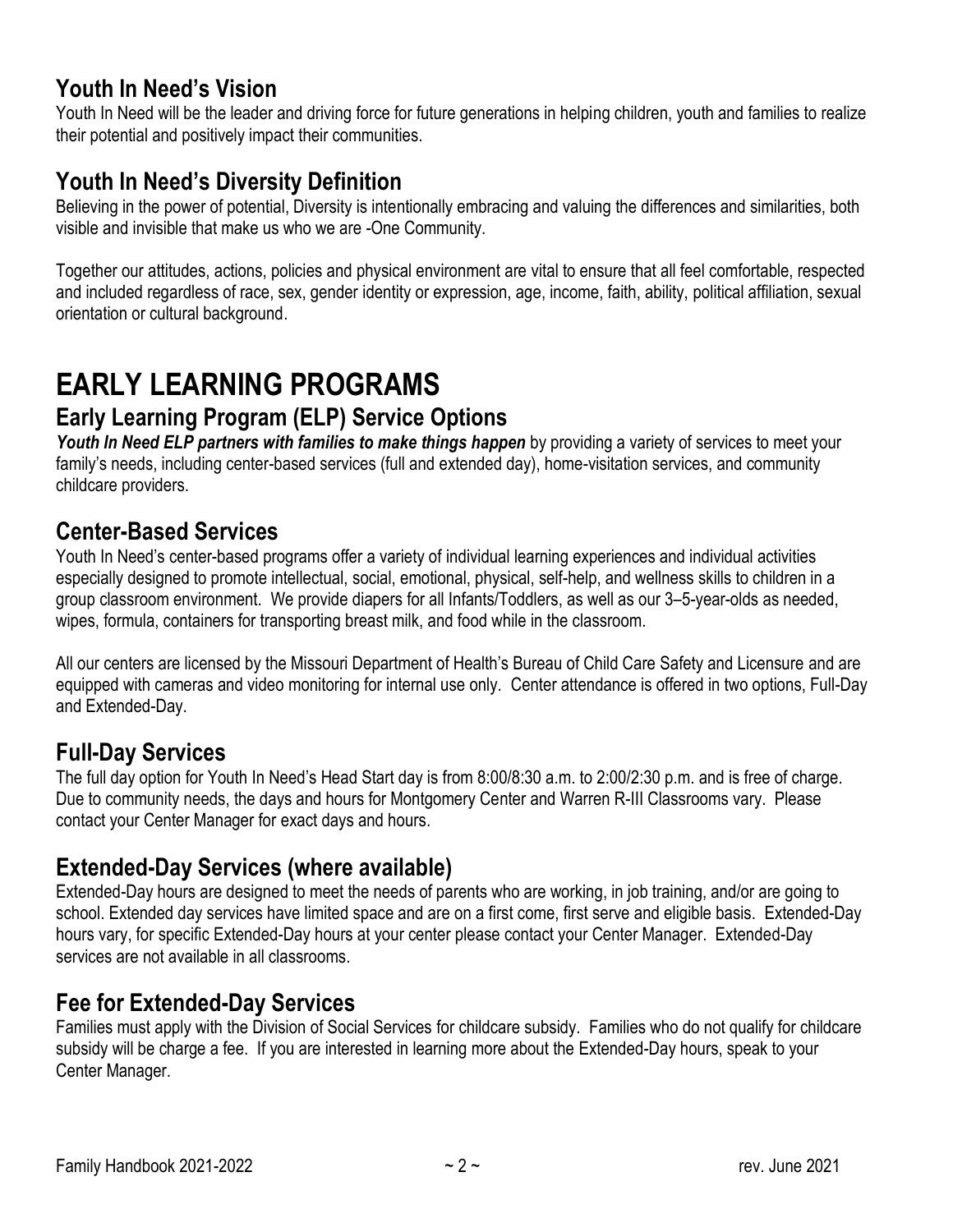## **Home-Visitation Services: Individualized Education Visits**

Weekly 90-minute home visits provide the opportunity for your family to receive individualized services that strengthen your skills in identifying and meeting the needs of your children and family. Visits are scheduled at a time that is consistent and convenient for you. We believe parents are the first and most important educator. During home visits you will take on the role as your child's Teacher with support from your family educator, you will plan experiences that support your child's developmental goals, through the utilization of everyday items.

In addition to home visits, the Home-Visitation program plans socialization events twice per month. Socializations provide to develop social skills, interactions with peers and are individualized based on the age and developmental goals of your child. Talk to your Family Educator today to find out more about the fun, engagement, and learning that takes place during socialization events!

#### **Community Child Care Providers**

Youth In Need has formed partnerships with ten childcare centers in the community with the purpose of expanding highquality early learning opportunities. The program integrates comprehensive services and resources into an array of traditional childcare and family care settings. These sites are supported to meet the highest standards of quality for infants, toddlers and preschoolers.

# <span id="page-7-0"></span>**PROGRAM GOVERNANCE**

*Parents Make Early Learning Programs Work!* For the benefit of your child, you are encouraged to participate in all aspects of the Early Learning Programs. Parents and families help to lead ELP in the following ways:

## **Family Engagement**

Family Engagement is a collaborative and strengths-based approach through which staff and families build positive and goal-oriented relationships that focus on building relationships and on-going partnerships that support family well-being and promote positive, enduring change for children, families and communities. Parent groups are established in each county.

## **Policy Council**

Policy Council provides program parents/guardians and representatives from the community to participate in shared decision-making for the growth and development of ELP Programs. Policy Council discusses and acts on program issues, approves program policies, and addresses any community concerns that may impact the lives of children and families. In addition, they approve funding applications, policies, and school readiness goals. Policy Council Parent Representatives are elected by their local Parent Committees. If you would like more information about Parent Committee and/or Policy Council*,* please talk with your ELP Staff.

## <span id="page-7-1"></span>**CHILD DEVELOPMENT SERVICES Philosophy**

We believe that every child deserves the commitment to grow up safe, nurtured, healthy, and educated. We respect and strongly believe that parents are their child's first and most important Teachers. We honor the privilege to partner with parents in establishing goals, providing experiences, and building the foundation for each child's growth potential. We will provide opportunities for exploration and creativity so children may construct their own knowledge through hands-on learning experiences. We value and respect inclusion and diversity, and we believe it is highly important for children and families of all abilities and cultures to become integral members of Youth In Need's ELP.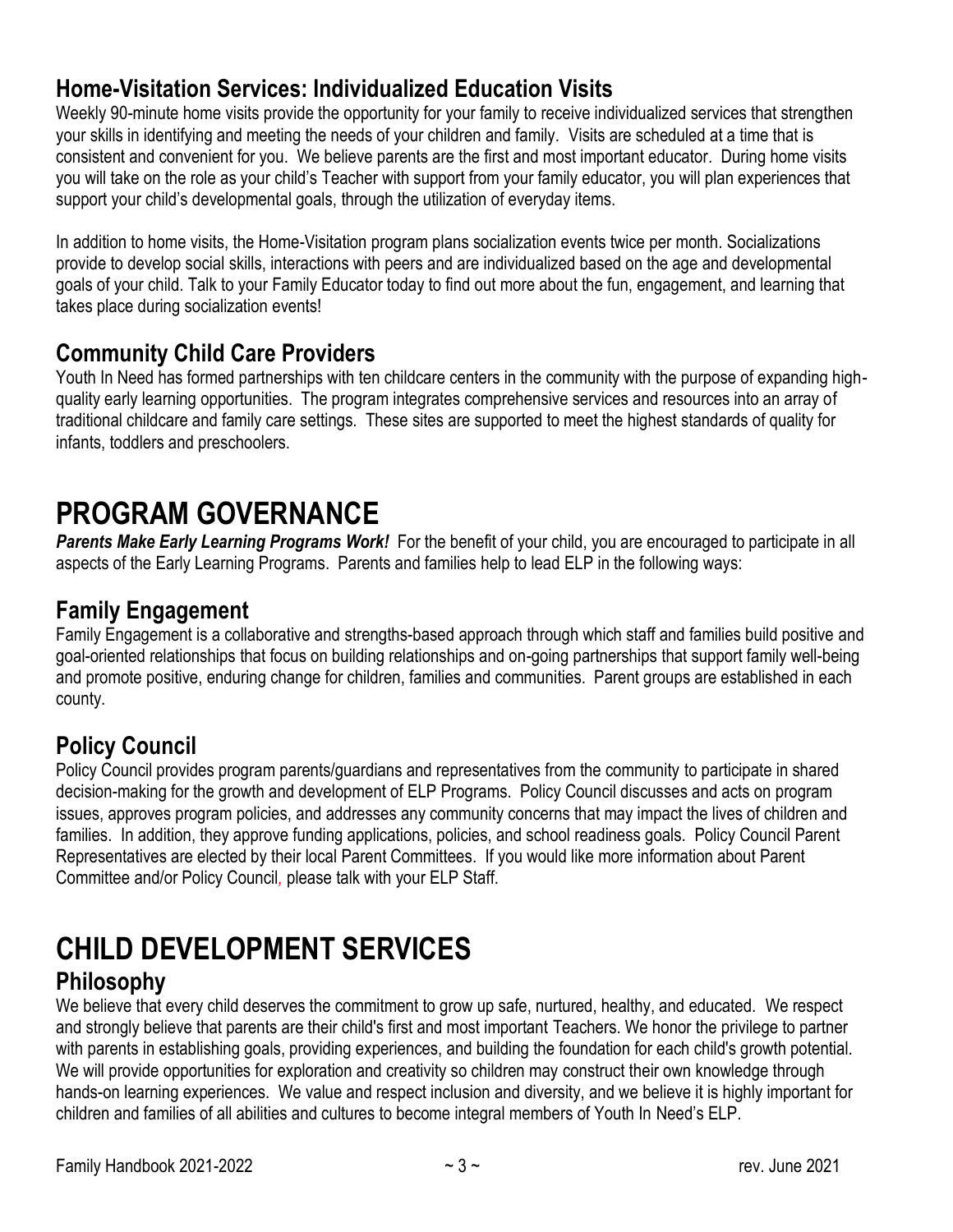#### **Curriculum**

The Creative Curriculum is the main curriculum framework utilized in our center programs that uses knowledge of child development theory and careful consideration of the latest research in the field of early childhood education. It aligns with Youth In Need's philosophy, the Head Start Child Development & Early Learning Framework, and our program school readiness goals.

The Home Visitation Program utilizes the Hawaii Early Learning Profile (HELP) it is a comprehensive, on-going, family centered curriculum-based assessment process for infants, toddlers, preschoolers and their families. The Prenatal Program utilizes Partners for a Healthy Baby Curriculum it includes materials that promote child development and family well-being and is organized around children's ages and topics to support age-appropriate learning and family development.

#### **Guidance Practices/Discipline**

Conscious Discipline is the Social/Emotional Curriculum we use in our program. Conscious Discipline provides behavior management strategies and classroom structures that our Teachers use to turn everyday situations into learning opportunities. It equips Teachers with the ability to integrate social/emotional learning, discipline and selfregulation.

Youth In Need ELP is committed to individualizing for each child's needs. If children exhibit behaviors which jeopardize the safety and security of the classroom environment, responsive measures will be put in place. In the event that all efforts, strategies, and resources have been exhausted, and it is determined that YIN Early Learning Center (ELC) placement cannot fully support the child's success, program staff will work collaboratively with the family and community entities to further develop individualized plans and identify alternate services options that best meet the child's needs and promote school readiness.

#### **Developmental Screening and Assessment**

Every child enrolled in ELP receives a comprehensive assessment and developmental screening. Developmental screenings include hearing, vision, motor, language/communication, cognitive and social/emotional development. Ongoing Assessments of each child's development is monitored, utilizing the Head Start Early Learning Outcomes Framework as well as Teaching Strategies Gold—an online assessment tool for Centers and KinderCharts/ASQ for Home Visitation. Staff collect observations, writing and work samples, photographs, and video to measure your child's progress on-going.

#### **Individualization for Children**

All children are special and individual. They have different interests, needs, strengths and abilities with regards to education, behavior, health concerns, and disability services. Children learn in a variety of ways and at individual rates. Youth In Need will collaborate with families and other professionals (schoolteachers, psychologists, doctors, etc.) to identify a child's strengths & needs, develop strategies for support, and to create plans that lead to success and learning.

## **Family Engagement Opportunities – Education**

Families can engage in the following opportunities: work on take-home activities with your child, attend socializations, volunteer, family-teacher conferences, home visits, develop goals for your child and family, attend Parent Committee meetings, participate in father/father figure focused events, maintain on-going communication with your child's Teachers/Family Educators, play and talk with your child, help with the evaluation of the program by participating in the self-assessment process, attend IEP/IFSP meetings and other important meetings.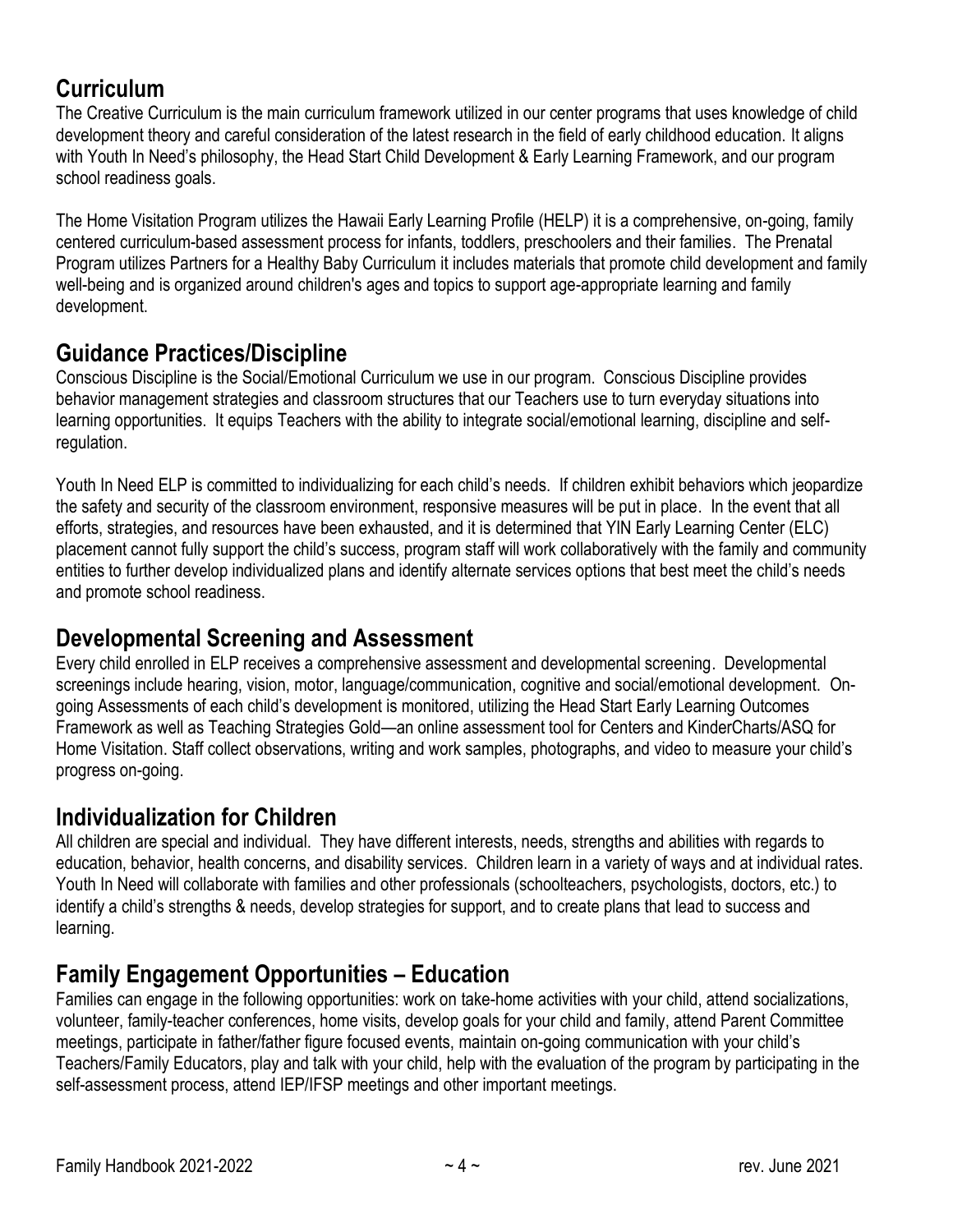# <span id="page-9-0"></span>**MENTAL HEALTH SERVICES**

## **Mental Health Program for Children and Families**

The mental health program promotes positive mental health practices to enhance the social and emotional wellness of the children and families in ELP through *prevention, identification/referral,* and *treatment/support.* If you are in immediate crisis and need to speak with someone, please call Life Crisis at 1-800-273-TALK (8255).

## **Trauma Smart**

Youth In Need staff receive initial as well as annual training on understanding trauma and the Trauma Smart model to become a trauma informed agency. Trauma Smart:

- \* Actively includes parents in their child's school experience
- \* Improves the work environment for Teachers and school personnel
- \* Creates practical and enduring change for children, families and communities

#### **Inclusive Services**

We are an inclusive program, and we believe that bringing children together with developmental delays and/or disabilities, and their typically developing peers in a classroom, nurtures the acceptance of diversity among children. When children have a disability or special need we coordinate with existing service providers and parents to ensure that the needs of the child are met. When appropriate, we participate in the Individual Education Plan (IEP) for preschoolage children with disabilities and Individual Family Support Plan (IFSP) for infants and toddlers with disabilities. The goals of the IEP and IFSP are implemented into your child's educational experience. We utilize on-going assessments to ensure the child's needs are met and that they make continued progress towards the goals in their IEP/IFSP. There are times when YIN ELC Classrooms may not be the least restrictive, or best place, for your child. If that determination is made, we will support your family in identifying alternative services in the community that will meet the needs of your child and family.

# <span id="page-9-1"></span>**HEALTH SERVICES**

## **Health in the Classroom, During Socializations, and In the Home**

Children will learn and practice good health and safety habits by:

- \* Good hand washing after bathroom visits and before handling food.
- $*$  Brushing teeth after meals.
- Following the guidelines to remain at home from the center or socialization if they have head lice, a bad cold, the flu or any other possibly contagious disease or condition.
- \* Notifying the Family Educator before the visit if there is illness in the home.
- **★** Learning about health, safety, and nutrition.

## **Family Engagement Opportunities – Health**

Families are involved in all aspects of receiving health services for their child, including screenings, assessments and community resources. Families are invited to participate on the Health Advisory Committee, which has health related projects taking place throughout the year. For more information regarding this committee, please contact the Health Manager.

#### **Health Policies**

ELP must have a health record for each child that shows the child has received health screenings and immunizations at the ages recommended by national experts. The Missouri Department of Health has established certain requirements and guidelines regarding children's health in a childcare center. We ask for your cooperation in complying with these mandated health rules.

Family Handbook 2021-2022  $\sim$  5  $\sim$   $\sim$  5  $\sim$   $\sim$  7  $\sim$   $\sim$   $\sim$   $\sim$   $\sim$  rev. June 2021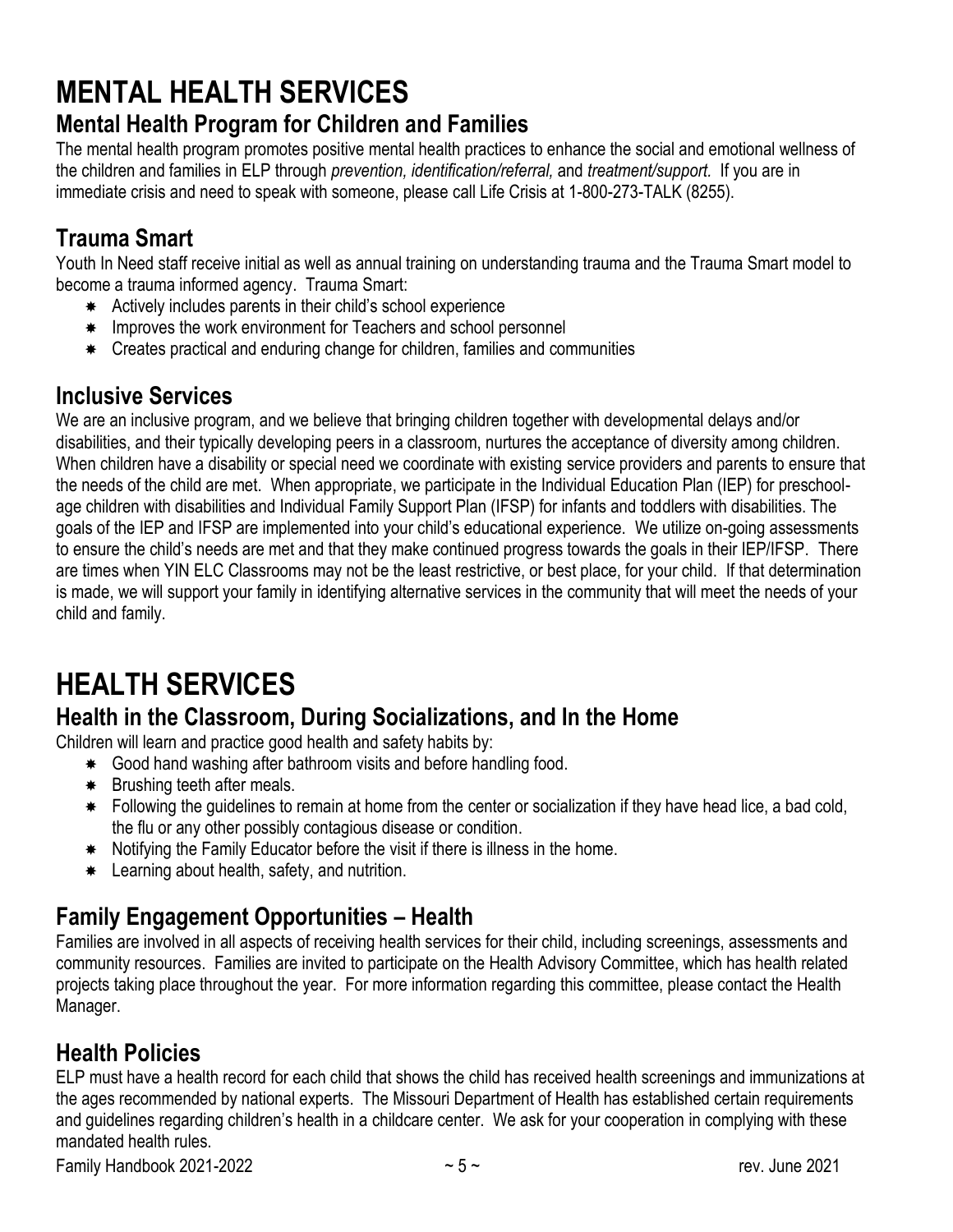#### **Law Related to Immunizations**

On August 28, 2015, a new law regarding immunizations went into effect. Section 210.003.7, RSMo. states, "All public, private and parochial day care centers, preschools, and nursery schools shall notify the parent or guardian of each child at the time of initial enrollment in or attendance at the facility that the parent or guardian may request notice of whether there are children currently enrolled in or attending the facility for whom an immunization exemption has been filed. Beginning December 1, 2015, all public, private, and parochial day care centers, preschools and nursery schools shall notify the parent or guardian of each child currently enrolled in or attending the facility that the parent or guardian may request notice of where there are children enrolled in or attending the facility for whom an immunization exemption has been filed. Any public, private, and parochial day care center, preschool or nursery school shall notify the parent or guardian of a child enrolled in or attending the facility for whom and immunization exemption has been filed."

In accordance with Section 210.003.7, RSMo., any parent or guardian of a child or children enrolled in or attending a Youth In Need Early Learning Program may request to be notified of any child or children enrolled at one of our facilities with an immunization exemption on file. We are required to have on file the actual exemption card—it cannot be faxed to us. To request information regarding an enrolled child or children with an immunization exemption please contact your Center Manager. Due to confidentiality, we will only acknowledge that there is a child or children enrolled (no names or identifying information will be given), attending our facility with an immunization exemption on file. If you choose not to immunize your child, you will be required to take your child home and keep them at home for the entire incubation period including any new outbreaks reported.

#### **Health Requirements in Our Program:**

**ELP staff will work with you to obtain** the following documentation:

- 1. *Health History* Your Teacher, Family Advocate, Center Manager, or Family Educator will fill this out with you.
- 2. A copy of the results of your child's most recent **Blood Lead Test and Hemoglobin Test** conducted at 12 and/or 24 months of age. Children under 12 months of age are exempt. Children over 24 months of age, who have not had this test conducted, should still be tested to ensure healthy Blood Lead and Hemoglobin levels. Blood Lead Testing is required annually for children who live in high-risk areas. St. Louis City and Montgomery County are considered high risk areas by the Center for Disease Control and Infection (CDC).
- 3. *A Dental Exam Form* must be completed and signed by a Dentist within the last 12 months. This needs to be in our files *within 90 days of enrollment.* Beginning at 6 months of age children should see a dentist for regular check-ups.
- 4. A copy of your child's up-to-date immunization record. **Per Missouri Licensing, immunizations MUST be up to date before your child enters the center.** Immunizations for children **younger than three** years of age must be up to date for their age, and **kept up to date**, as they get older.
- 5. *A Physical Exam Form* **including growth measurements** *-* must be completed and signed by your child's Health Care Provider and dated within the last 12 months. **Per Missouri Licensing, this MUST be in our file before your child starts class in the center-based option. Scheduled Well Child Checks must be kept up to date for children younger than three years of age and be documented in our files.**
- 6. *Medical Exam Form—*Must be completed and on file per Missouri Licensing.

The above listed requirements are essential for enrollment in our program and must be in our files **within 90 days** of enrollment unless otherwise noted.

## **Child Illness**

The following symptoms could indicate a contagious or communicable illness:

- Fever/pain
- Cough
- Sore Throat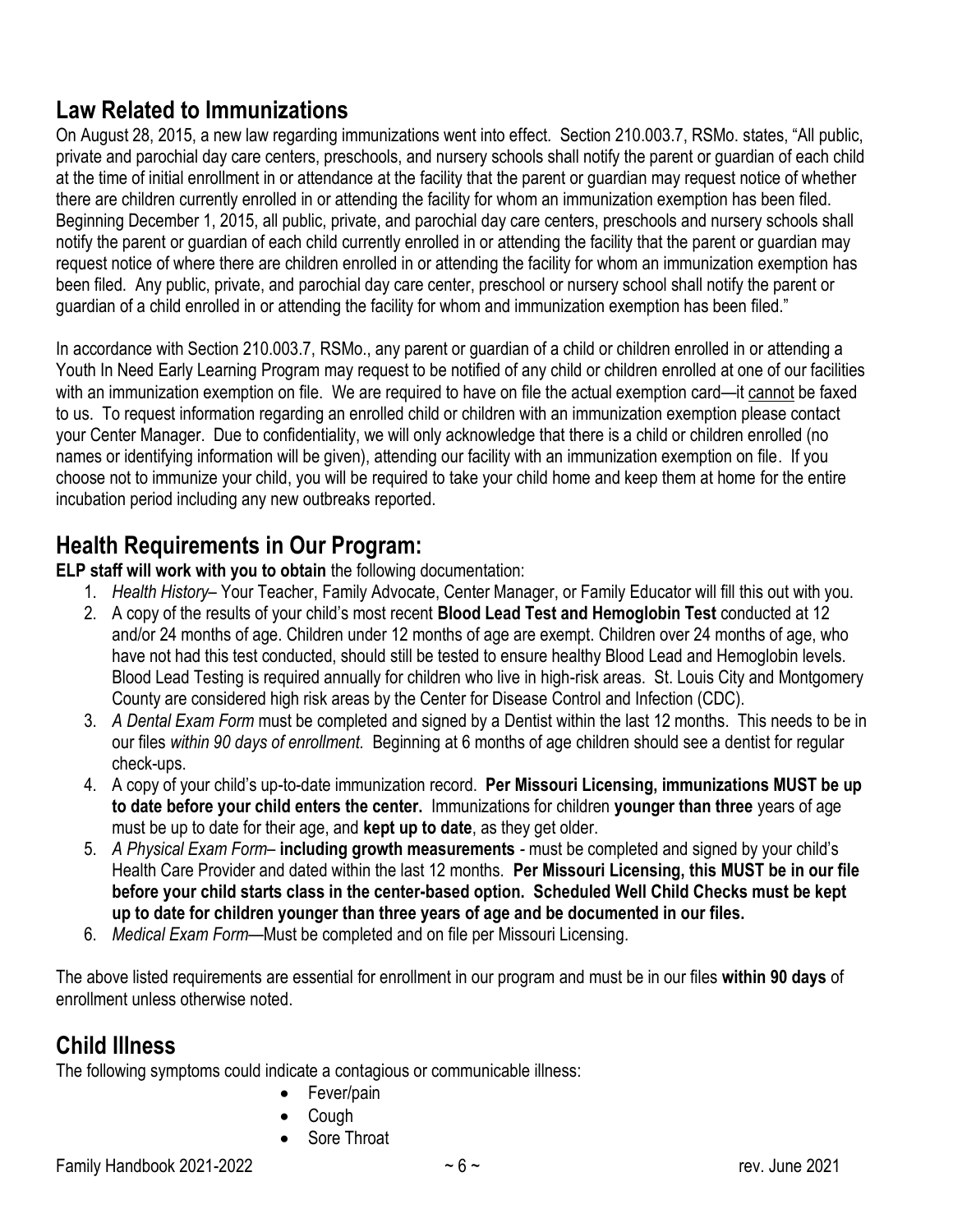- Shortness of Breath
- Extreme fatigue
- Diarrhea (2 abnormally loose stools)
- Swelling/redness of throat/trouble swallowing
- Skin rash
- Vomiting (2 incidents of vomiting)
- Reddened, discharging/draining eyes, ears or other organs
- Draining wounds or sores

Families are encouraged to keep their child home from the classroom or socialization in the event of the above symptoms. If any of these symptoms develop while at the center or socialization, the child will be sent home. A *Child Illness/Injury Form* will be completed with a copy being given at the time of pick-up and a copy kept in the child's file. A communicable disease will require a statement from the child's physician. In addition, please notify your Family Educator if your child exhibits any of the above symptoms to reschedule your home visit. **Children will be admitted back to the classroom/socialization group or for home visits when they have been symptom free and have not required fever/pain medication for a minimum of 24 hours. In the event of a Pandemic, guidelines for admitting back to the classroom/socialization and home visits may change. Further information will be provided at that time.** 

#### **Accidents & Injuries**

Licensing requires that parents be contacted immediately (usually by phone), after a physical injury occurs to a child. The Classroom Teacher/Family Educator will complete the *Child Illness/Injury Form* as noted above. If the injury occurred to the head, the *Head Injury Form* is also completed, and a copy will be provided. In the case of a medical emergency, staff will call 911 and notify the parent/guardian immediately. Teachers, Family Educators and Administrators receive CPR and First Aid Training.

#### **Medications**

If your child must take medications during the time, he/she is in the classroom or attending a socialization, the following must be done:

- 1. If medication is to be given by staff, it must be brought in by parent/guardian in the **original container** (a prescription bottle or over-the-counter bottle which is labeled).
- 2. The parent/guardian must sign a *Medication Consent Form*.
- 3. All medication must have a completed form stating directions for use with signed instructions and permission from the parent/guardian. Medication brought without the above will not be administered.
- 4. Staff will keep the medication in a locked storage container. Emergency medications, such as an Epi-Pen, may not be locked, but kept out of reach of children.
- 5. Staff will log and initial each dose given.
- 6. Any change in a medication dose requires a new-signed form by the Physician and the parent.

Youth In Need staff must be informed about any health problems your child may have before entering the program. Special health issues, including allergies, should be brought to the attention of the Center Manager or Family Educator. All allergies of children will be posted confidentially for easy access to staff. Food allergies will also be posted in the kitchen.

#### **Head Lice**

Children suspected of having head lice will be checked by a Teacher, Family Advocate, Family Educator, Center/Home Visitation Manager or other Management staff. If lice or nits (eggs) are found, the child will be sent home to be treated. Other children in the class will be checked and sent home if necessary. Parents will be notified of the presence of lice,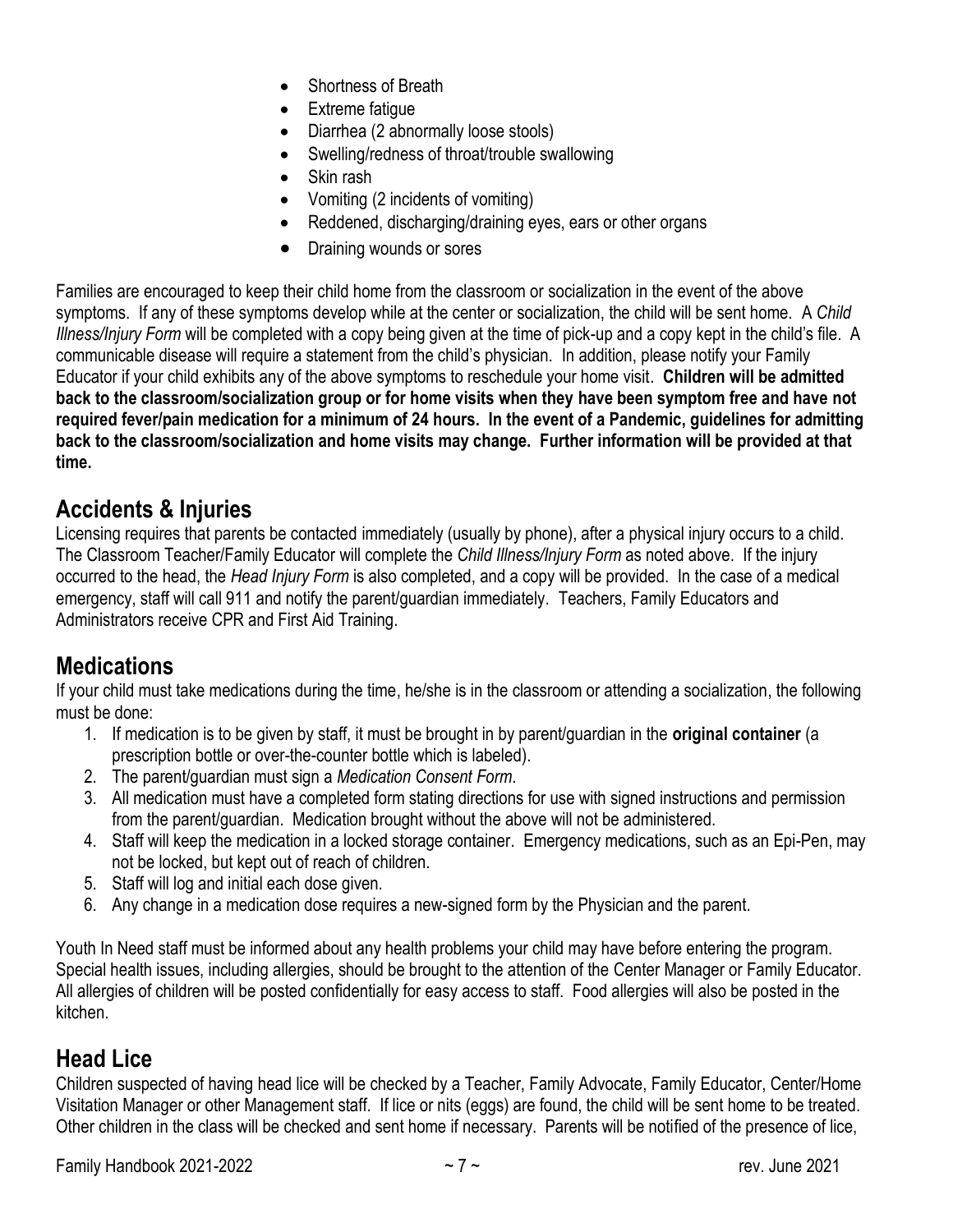so they can check their child daily for the next two weeks. In addition, this procedure may be put into place for other infestations, including but not limited to fleas, bed bugs, etc.

Due to the age of our children, close proximity to other children and the sharing of many items in a classroom, children must be lice and nit free to return to the classroom/socialization. For information on head lice treatment, see your child's Teacher, Family Advocate, or Family Educator.

# <span id="page-12-0"></span>**NUTRITION SERVICES**

Youth in Need recognizes that it is important to establish healthy eating habits in young children that will promote healthy development and lifelong well-being. The goal of nutrition services is to achieve this by providing nutritious meals, evaluating children's nutritional status, and educating children and their families about nutrition.

In accordance with Federal and civil rights law and U.S. Department of Agriculture (USDA) civil rights regulations and policies, the USDA, its Agencies offices and employees and institutions participating in or administering USDA programs are prohibited from discriminating based on race, color, national origin, sex, disability, age, or reprisal or retaliation for prior civil rights activity in any program or activity conducted or funded by USDA. Parents will receive the pamphlet *Building for the Future*, upon enrollment.

#### **Center-Based Food Service**

Children in classrooms will receive nutritious meals that comply with the USDA Child and Adult Care Food Program (CACFP) guidelines and Head Start Performance Standards to provide at least 1/2 of the children's daily nutritional needs. Menus are distributed to parents and posted at each facility. Extra copies are available upon request.

Children eat family style and take an active role in meal service. This allows the children to practice good eating habits and develop social, language, and self-help skills.

All infants will have an infant diet plan that outlines the type of formula/food and the amounts that are to be given (as discussed with the parents upon entrance into the center). Youth In Need provides Parent's Choice Formula and Beech Nut baby food for all infants and toddlers. If your infant/toddler requires a specific formula or baby food, please talk with your Teacher/Family Educator. Infant and toddler feeding schedules will be individualized to meet the unique needs of each child.

#### **Home Visitation Food Service**

Children in the Home Visitation setting will be served a nutritious snack during socializations.

#### **Nutrition Education**

Each child's nutrition status is assessed based on the child's dietary intake, growth information, hemoglobin, and other nutrition information. A nutrition plan will be completed for infants and children found to have nutrition-related concerns, and education materials will be shared with parents. You are welcome to join your child for meals, please talk to your center manager. Youth in Need's staff also provide opportunities for the children to learn about food and nutrition in the classrooms and on home visits.

Youth In Need ELP strongly supports the nutrition of your child and encourages breastfeeding for infants. All Youth In Need sites have designated space available for mothers to breastfeed their children. Youth In Need supports all nutritious feeding habits and will supply Parent's Choice Formula and/or storage containers and traveling coolers for mothers to carry breast milk back and forth to ELP sites.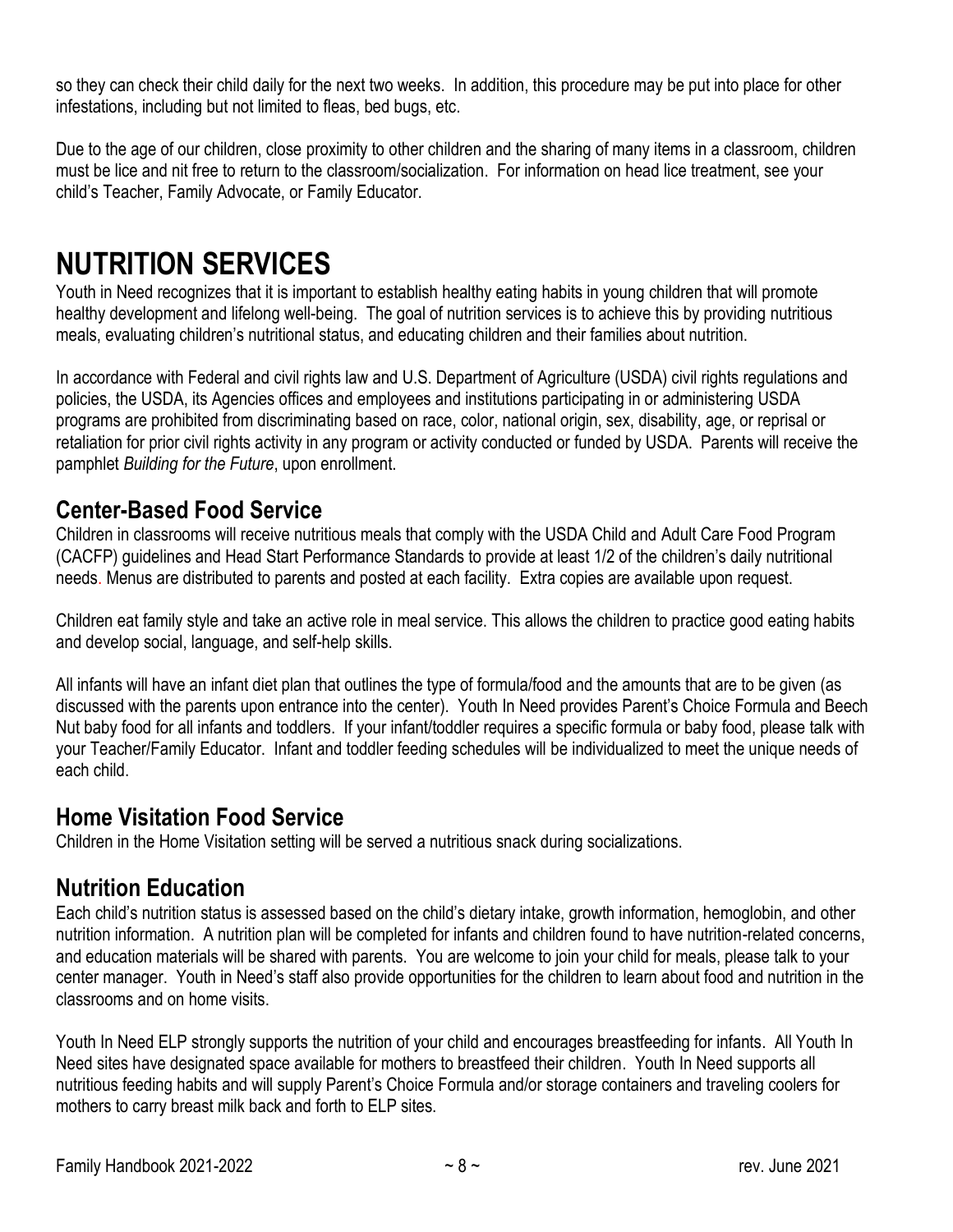# <span id="page-13-0"></span>**NUTRITION POLICIES**

#### **Food Ordinance**

Food may not be brought into or taken out of centers for the following reasons:

- Food served to children must be in compliance with the food safety and nutrition regulations set forth by the USDA Child and Adult Food Care Program (CACFP).
- The Missouri Health Department regulations & Missouri Licensing Rules for Child Care Centers mandate that no food or drink, including bottles, that are prepared or served in the center may leave the center or be sent home. This is to protect children from food borne illnesses and allergens.
- These same regulations mandate that food made at home may not be served in the classroom or at any ELP family function to protect children and families from food borne illnesses and allergens.
- Commercially prepared/purchased foods may not be brought into the classroom in order for the program to stay in compliance with CACFP regulations and Head Start Program Performance Standards related to nutrition.

#### **Food Allergies and/or Dietary Restrictions**

It is the parent's responsibility to inform staff of any allergies a child might have. It is extremely important that staff is made aware of any allergies that your child may have prior to attending centers, socials or after-hour events. Every effort will be made to keep your child safe, and we must have all allergy information so that any necessary preparations can be made to accommodate. Documentation from the child's Physician is necessary. Families desiring food restrictions for religious reasons must submit a written statement to the Center Manager.

#### **Peanut Allergies**

Youth In Need is committed to the health and safety of everyone. Youth In Need operates facilities that are peanut-free when needed, however classrooms within community operated buildings may not be peanut-free, so please notify staff upon program entry about your child's or your family members' allergies.

We support this decision to safeguard individuals whose allergic reaction can be triggered by eating, touching, or even smelling peanut products. We appreciate everyone's effort in keeping the health and safety of children and staff a priority.

# <span id="page-13-1"></span>**FAMILY & COMMUNITY DEVELOPMENT SERVICES**

#### **Family Partnership Agreement Process & Family Goal Setting**

The Family Partnership Agreement Process refers to the set of opportunities that we offer your family to develop and implement individualized goals. This is an on-going process, to support child and family growth and development. Through positive goal-oriented relationships, staff partner with you to assess your child's and family's strengths, needs, and interests to develop meaningful goals and provide the highest quality services that lead to school readiness and ongoing success for your child.

#### **Community Services and Resources**

Staff make referrals to families as needed, and staff meet with families individually to offer support and information to assist families with their needs, interests, and goals. Youth In Need partners with many organizations and businesses within each of our service areas, including, but not limited to school districts, private businesses, non-profit organizations, and government agencies to help support families in getting their needs met, building upon their strengths, and expanding their engagement with their child and community.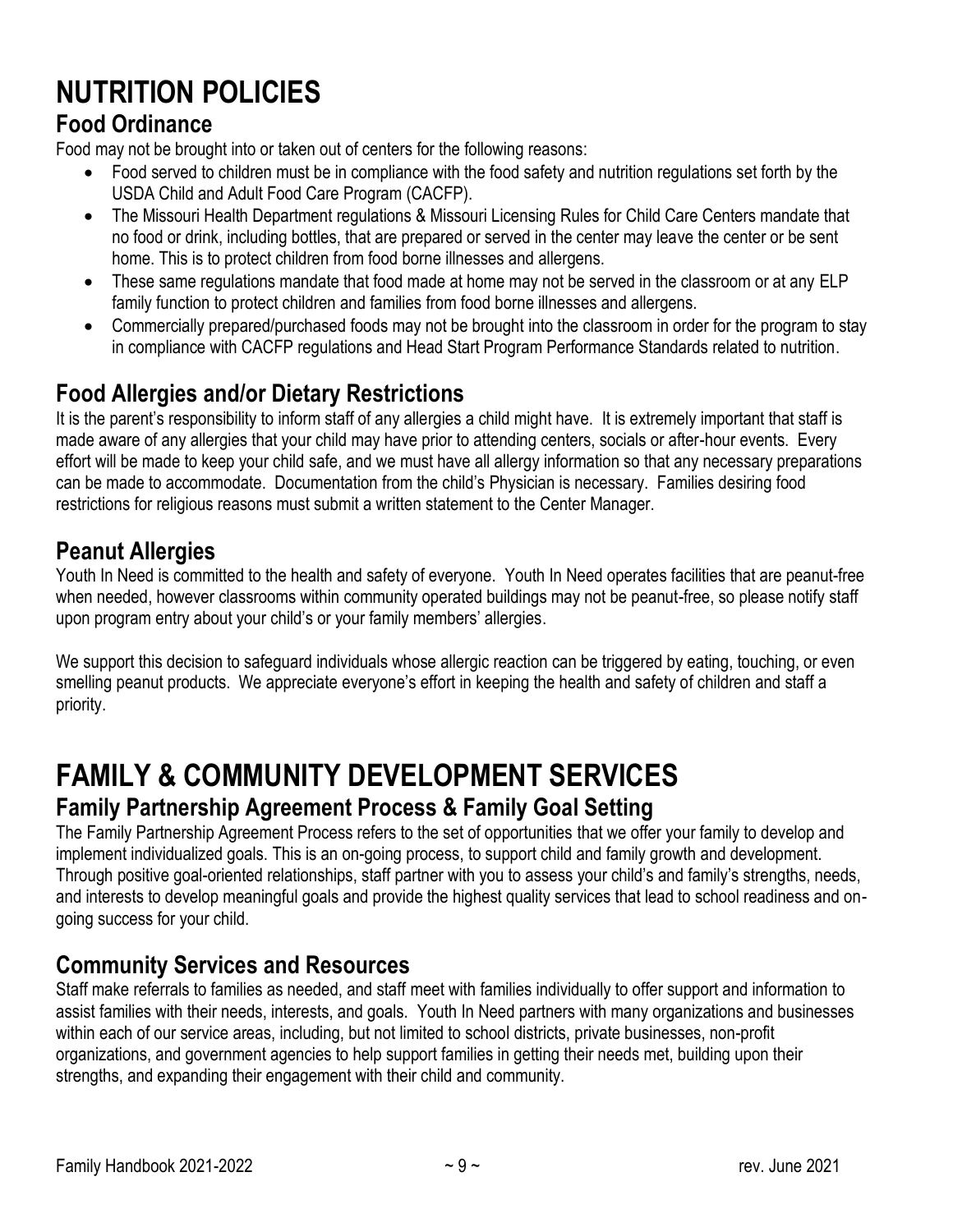#### **Training Services**

The Youth In Need ELP training program is designed to meet individual and group needs. Trainings are intended to increase personal and professional knowledge, to enrich the program, to improve overall administration of the organization, and to transfer knowledge to the community. Trainings are offered to staff, parents, volunteers, Policy Council members, and community childcare partners.

#### **Family Literacy Services**

If you would like to improve your reading/comprehension skills, or would like to further your education, Youth In Need can confidentially assist you. Additionally, staff can provide information on what programs are available locally. Youth In Need supports the development of the home language and culture while providing families with the tools to acquire English. English Language Learning (ELL) classes are available through agencies in the community. For more information, contact your child's Teacher, Family Advocate, or Family Educator.

#### **Family Engagement**

As parents/guardians and families of ELP children, there are many ways for you to become involved and stay engaged in your children's education. Research shows that children whose parents/families are strong in the following seven family engagement areas do better in school and in life; therefore, we encourage parents to take an active role in all family engagement opportunities Youth In Need ELP has to offer.

#### **Family Needs and Parent Gauge**

Family engagement is a collaborative and strengths-based process through which program staff and families, family members, and their children build positive and goal-oriented relationships. Youth In Need ELP utilizes a web-based instrument called Parent Gauge® three times per year to measure parent experience and the impact of ELP engagement efforts. This evidence-based tool fully aligns with the Parent, Family, and Community Engagement Framework. Parent Gauge is an interactive conversation between parents and program staff with the purpose of collecting family strengths and perceptions of how the program is meeting your needs and supporting your family. Interviews are completed at initial enrollment, mid-year, and post/end of year. The information provides helps staff work with families on setting and achieving goals, planning enriching and meaningful family engagement opportunities, and enhancing quality services.

#### **Parent Volunteers and other Volunteer Services**

Parents and other volunteers are an integral part of our program. There are a number of various opportunities to volunteer in our program. Assisting staff in providing one-on-one attention to the children, completing projects, reading to children, participating in restoration and building projects, organizing donation drives, assisting with special events and fundraisers, just to name a few. Youth In Need is always looking for individuals and groups in the community who are interested in donating their time and/or resources to assist with various needs. If you are interested in providing voluntary services, please speak to staff, or call 636-946-5600 for more information.

#### **In-Kind**

The most valuable contributions come from you. The government provides 80% of the funds necessary to operate our program, the other 20% is from in-kind. In-Kind is the donation of time and materials used in the program that would otherwise be purchased by Youth In Need. Volunteer participation is critical to the operation of a successful program. You and your child's Teacher/Family Educator will identify individual goals for your child. You will also identify activities you can do to support your child in achieving their goals. These activities can be counted as in-kind and is helpful in fulfilling our 20%.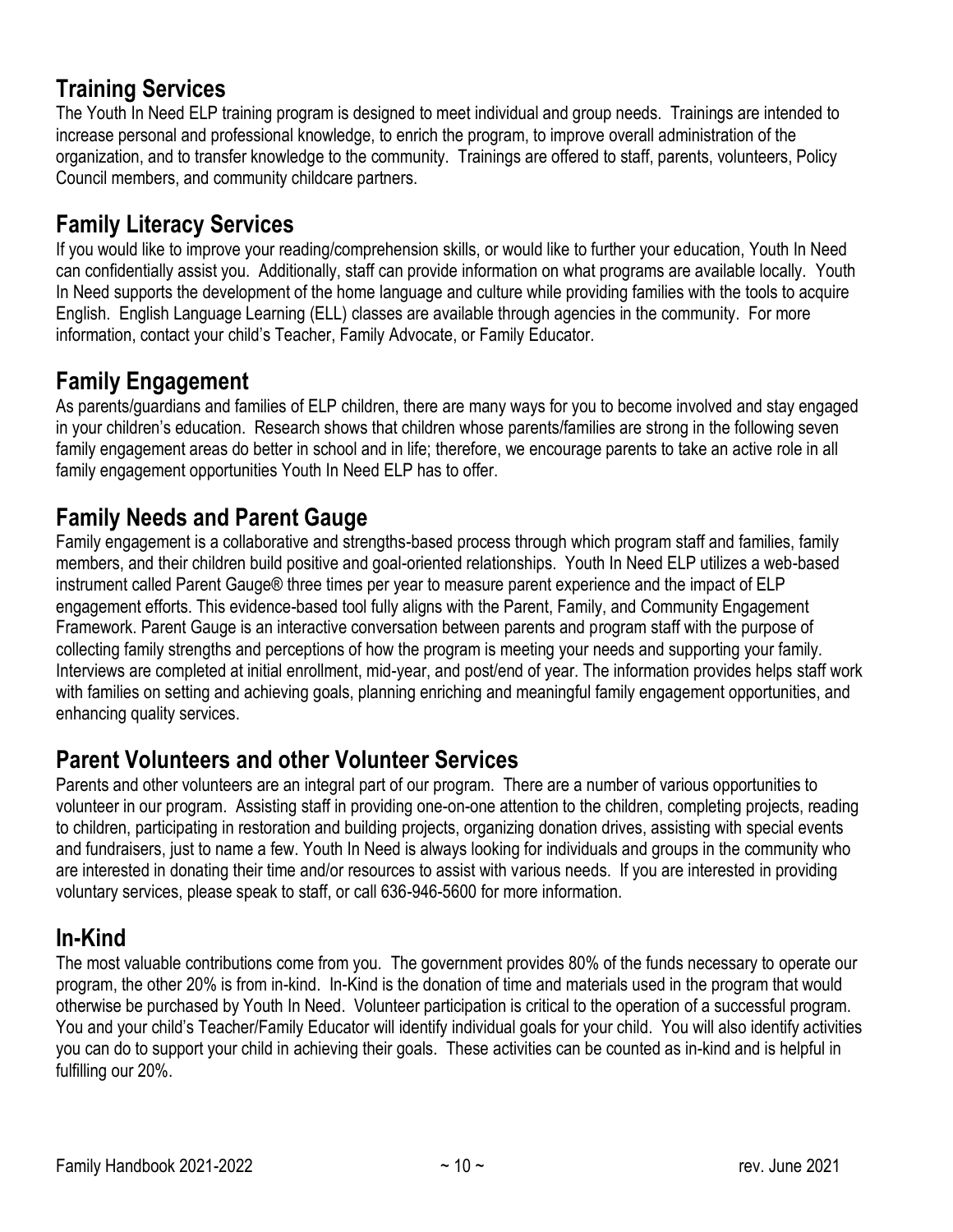# <span id="page-15-0"></span>**GENERAL POLICIES AND GUIDELINES**

#### **Discrimination**

Youth In Need does not discriminate in its enrollment, program services, and

employment practices resulting from differences in race, sex, gender identity or expression, age, income, faith, ability, political affiliation, sexual orientation, cultural background, marital status or veteran status.

## **Confidentiality**

It is the policy of Youth In Need to protect, to the maximum extent possible, the privacy of every child, youth, and family that we serve by following strict confidentiality guidelines. Generally, information is not shared outside of Youth In Need without your written consent. Refer to Youth In Need's Notice of Privacy Practices for a listing of permitted disclosures. Please note that permitted disclosures include use of information for quality and auditing reviews. In addition, aggregated outcome data is used for reports, grant writing, and training. All employees are trained on Youth In Need's HIPAA policies and procedures to ensure compliant operations.

#### **Accreditation and Quality Improvement**

Youth In Need is committed to providing exceptional services to all the children, youth and families. Global and nationally recognized models and tools are utilized to deliver strength-based care while demonstrating solid overall organizational results. Youth In Need is nationally accredited by the Council on Accreditation (COA) and all ELC's are licensed through the state of Missouri.

## **Safety**

Youth In Need is committed to providing safe environments for learning and education. All adults in the facility, staff and volunteers undergo an extensive background screening.

Adult anger, threats or violence will not be tolerated. Staff will call 911 in the event:

- An adult yells at another adult or child and is unable to calm down.
- An adult has a weapon or threatens to use one.
- An adult physically attacks an adult or child.

Spanking and/or any form of physical punishment are not tolerated on Youth In Need's property or supervised Youth In Need events such as picnics and field trips. If you find that you need additional support in this area, please let us know.

## **Lockdown Procedures**

A lockdown is a precautionary measure in response to a threat directly to the school or in the surrounding community. In the event of a lockdown **no one** will be admitted into or released from the building for any reason until the lockdown has concluded. Parents will be notified of a lockdown at your site through our automated phone system as soon as possible and upon conclusion of the lockdown.

## **Child Abuse and Neglect Reporting**

All staff members are *mandated reporters* of child abuse and neglect and receive annual training on what is required to be reported. Determination of suspected child abuse and neglect is completed by the Missouri Department of Social Services—Children's Division. Youth In Need complies with Missouri law, which requires all staff working in the program to report suspected child abuse or neglect to the Children's Division Child Abuse and Neglect Hotline.

The law tries to protect children from abuse and tries to help you as the parent find alternative ways to handle the stress of raising children. If you would like help in coping with any area of your child's behaviors, please speak with your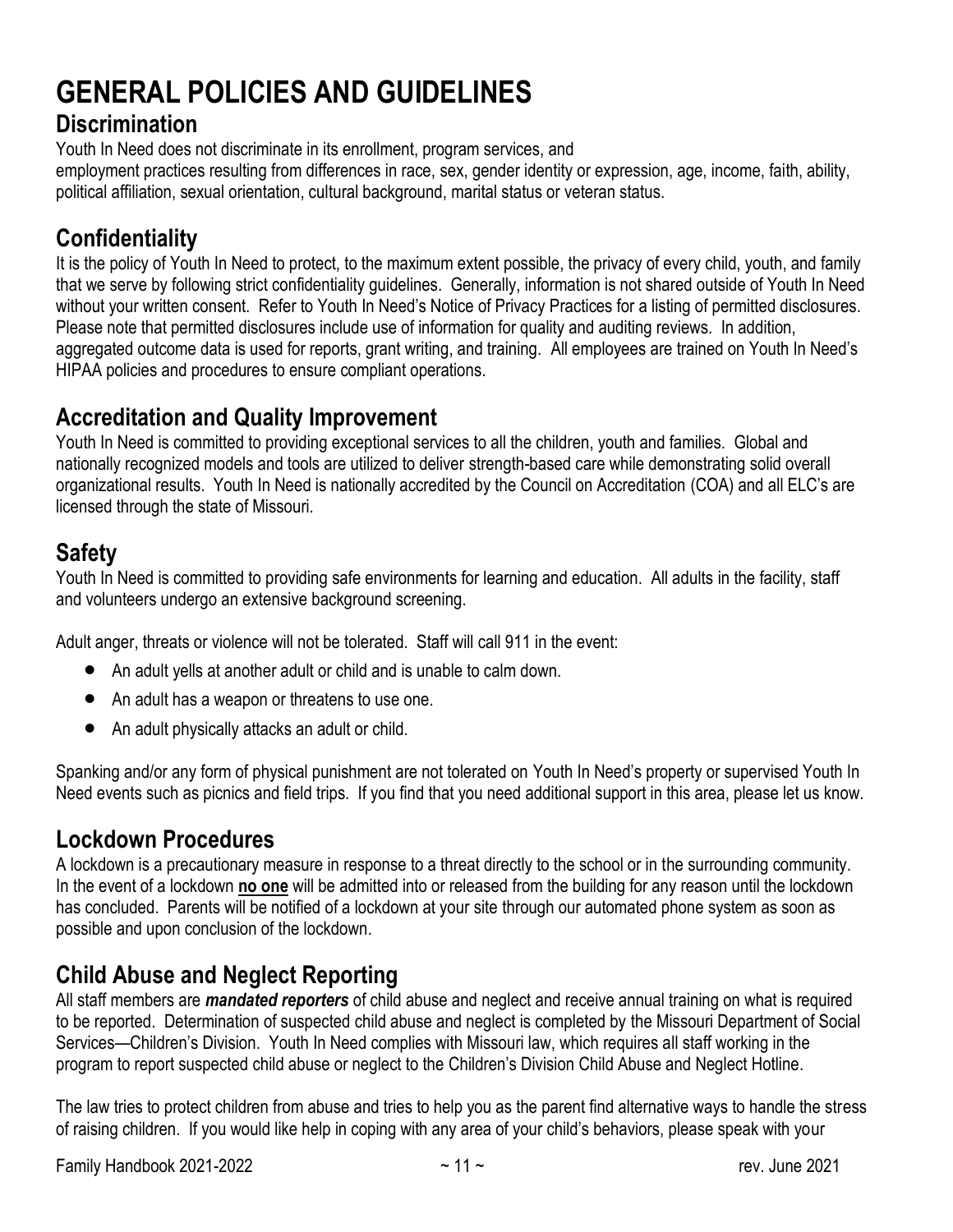child's Teacher, Family Advocate, Family Educator, Center/Home Visitation Manager. We are here to assist you in finding ways and resources to deal with your concerns.

#### **Tobacco Free Environment**

Smoking including e-cigarettes is not permitted by staff, volunteers, community members or parents within Youth In Need's buildings, offices, agency vehicles, employee vehicles when transporting clients for agency business, outdoor play areas, during home visits and all off-site program activities. In addition, smoking is not permitted in the visual presence of our clients.

#### **Inclement Weather & Youth In Need's Automated Announcement System**

Safety permitting, every effort will be made to keep classrooms open in the event of inclement weather. When we need to close our centers, cancel home visits or have late start days due to unsafe weather conditions, this information will be posted on KSDK News Channel 5 and your family will receive an automated message from Youth In Need. The earliest you will receive a message is 6 a.m., and the latest being 9 p.m. Information will also be posted on each program's Facebook page.

It is important to provide your current contact information, as the automated system is dependent on this information being correct in our database. For families that have more than one phone number (home/cell/work) it is important that you indicate which number you would like to receive messages on. We will only be calling the phone number listed as your primary phone contact. Please be sure to inform staff of changes as they occur.

In addition to providing information about weather closings, the automated phone system will allow us to increase our communication by providing reminders about program events, meetings, or requirements, as well as delivering other important information as needed.

#### **Holidays/Celebrations**

Youth In Need will be the leader and driving force for future generations in helping children, youth and families to realize their potential and positively impact their communities by providing opportunities to see other cultures and traditions in an inclusive environment. Our curriculum supports the celebration of the customs and traditions of all children. Through study-based exploration children will study holidays and celebrations from around the world. Experiences and activities will emerge from children's interests and provide opportunities for families to come together and celebrate learning.

Each child will be given the opportunity to celebrate their birthday or special day (for those that don't celebrate birthdays) with their friends. If you are planning a celebration for your child's birthday or special day, please notify your child's Teacher one week prior to the celebration. Staff will discuss possible activities with parents and the child to determine what activity they would like to take place. Parents are always welcome to participate in celebration activities.

#### **\*\*The use of balloons is prohibited around children because they pose a choking hazard.**

#### **Clothing**

Please dress your child in play-clothes that are comfortable, washable, and suitable for all activities, both inside and outside. Our curriculum celebrates messy play, learning and exploration! In addition, make sure your child has a full change of clothing during all program activities. Please mark all items with your child's name. Parents are strongly encouraged to dress their children in closed toe shoes for safety and comfort. Clothing should be appropriate for school. Scary, play or costume masks are not appropriate to wear at school.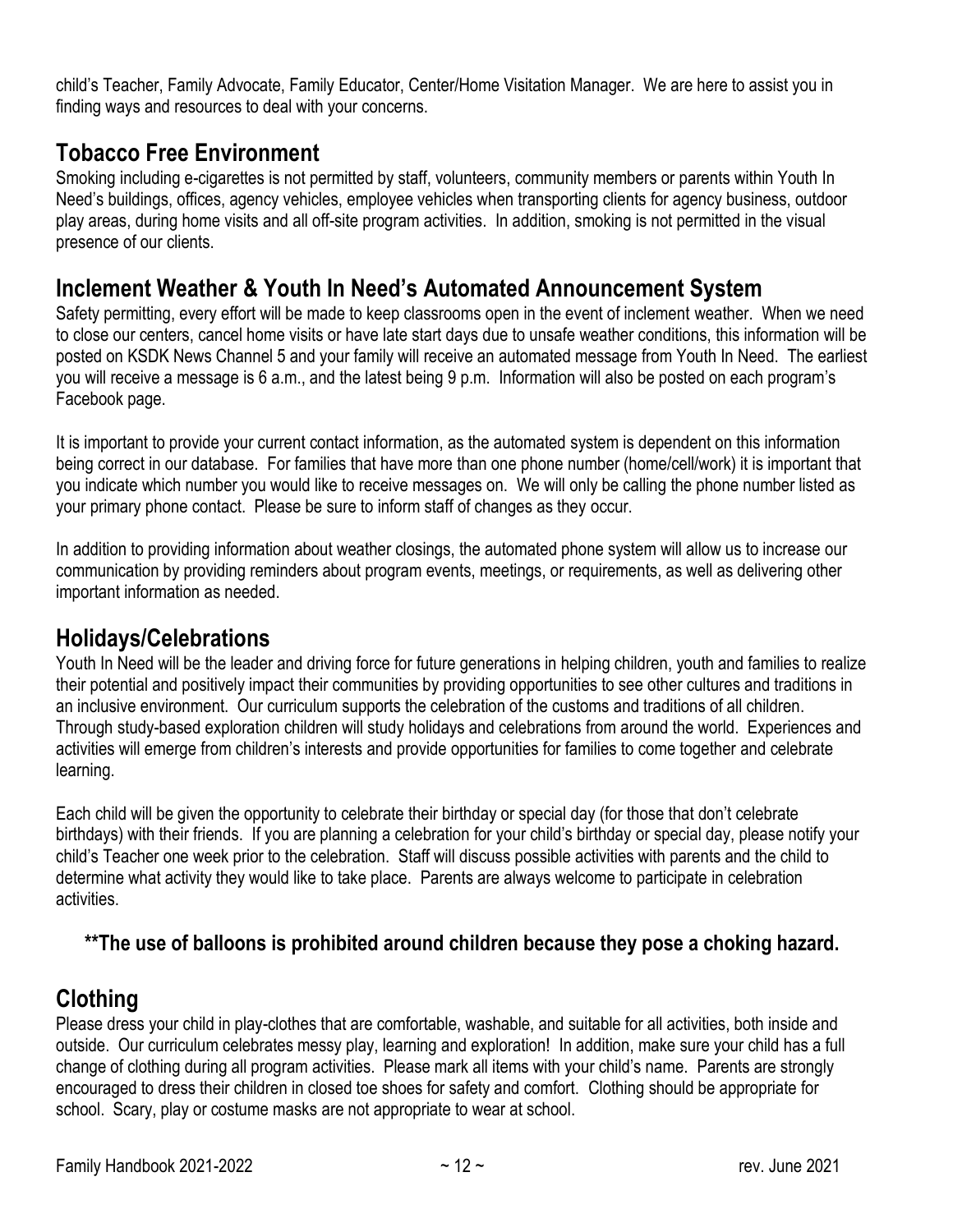#### **Weather**

Licensing rules require us to go outside every day for a minimum of one hour. Please be sure to send your child with jackets, hats and gloves suitable for outside play. We follow St. Louis Children's Hospitals Guidelines for outdoor play activities. For more information, please refer to the Licensing Handbook.

#### **Personal Toy Guidelines**

Children have sufficient equipment and materials available while in the classrooms or while attending socializations. However, personal items are often a comfort to children, help to bridge the transition between home and school, and may assist parents in transitioning children from home to school. Youth In Need staff are not responsible for personal items brought from home. Parents and children have the understanding that personal items promoting violence or aggression will not be allowed. Please talk with your child's Teacher if you have questions about items which can be brought to school.

#### <span id="page-17-0"></span>**SPECIFIC POLICIES & OTHER IMPORTANT INFORMATION Rest Period**

The Missouri Department of Health requires that all children attending a full day childcare program rest a minimum of 30 minutes each day. After the 30 minutes, children who are awake will be offered quiet activities. Napping children will be undisturbed for approximately 1-2 hours.

#### **Safe Sleep Practices for Infants and Toddlers Policy**

This policy ensures our compliance with state licensing regulations, which are in place in order to protect the safety of infants and toddlers while napping and sleeping. Families are strongly advised to apply these practices within their own homes to support the health and safety of infants & toddlers.

The General Requirements of Indoor Nap & Sleep Furniture and Equipment for Infants and Toddlers include:

- 1. An individual cot or bed with an individually assigned sheet and blanket must be provided for each child who naps or sleeps. An individually assigned sheet and blanket shall be provided for each child over twelve (12) months who naps or sleeps.
- 2. All bedding must be clean with sheets laundered at least once a week. Once bedding has been used by a child, it shall not be used by another child until it has been laundered.
- 3. If two-year-old's are in care, they shall be napped in an area separate from the other children so they can sleep undisturbed longer than the older children.
- 4. Sleeping equipment shall be arranged to provide at least a two-foot (2') aisle on one (1) long side of the equipment.
- 5. An individually assigned crib, portable crib or playpen must be provided and used for each infant and toddler. Stack cribs shall not be used.
- 6. With written parental consent on file, cots may be used for napping or sleeping for toddlers twelve (12) months and older.
- 7. Cribs and playpens must meet the Consumer Product Safety Commission and ASTM International safety standards for full size baby cribs.
- 8. The crib mattress or playpen pad must be sized correctly to the crib or playpen, in good condition, waterproof and kept clean and dry, be firm and maintain its shape even when the fitted sheet designated for that model is used, such that there are no gaps between the mattress and the side of the crib or playpen. Only tight fitted sheets should be used and must be changed immediately when soiled or wet.
- 9. Cribs and playpens shall be left consistently in place for infants and toddlers who use them for napping.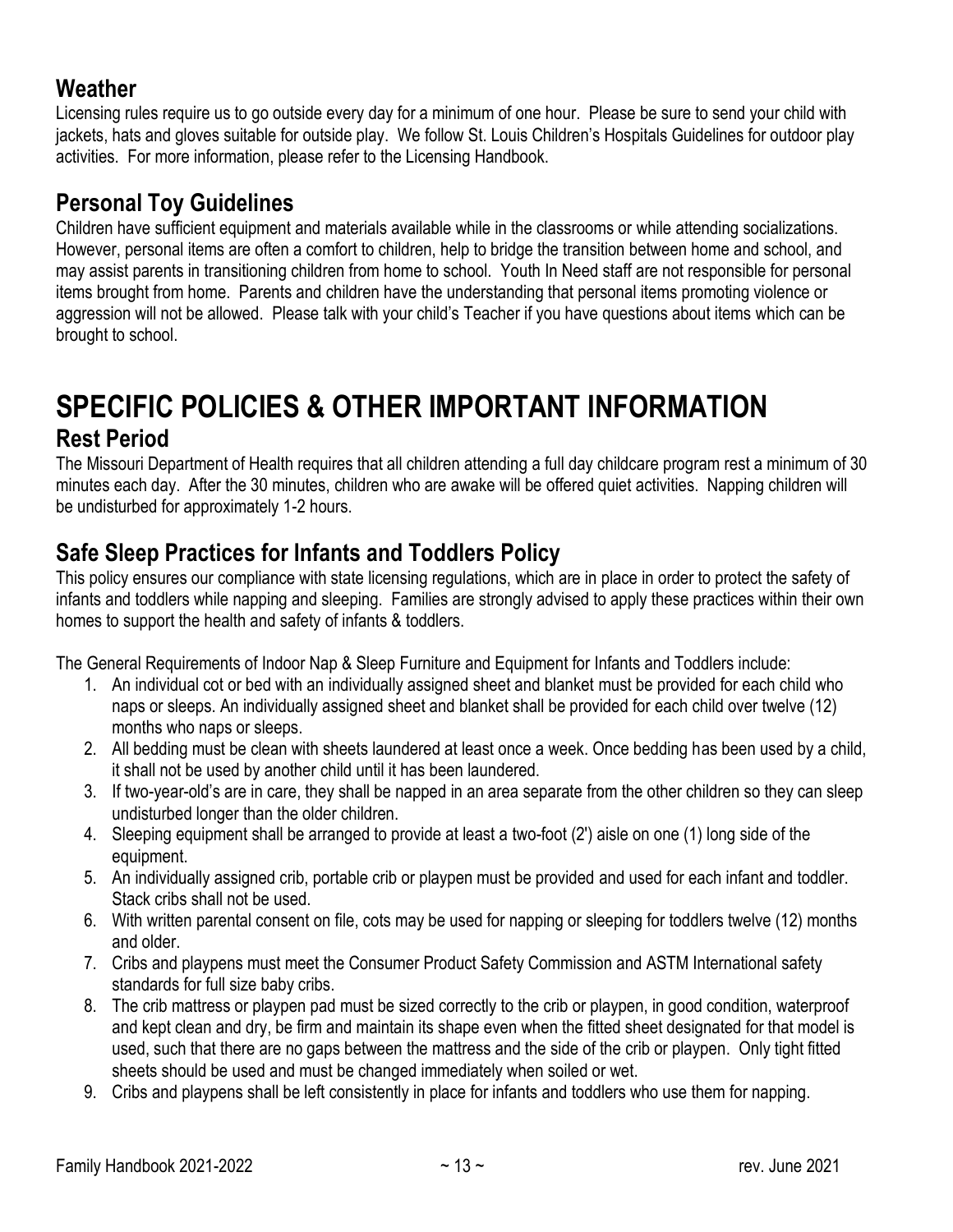- 10. Soft materials or objects such as pillows, quilts, comforters, or sheepskins, even if covered by a sheet, must not be placed under a sleeping infant. If a mattress cover to protect against wetness is used, it must be tightly fitting and thin.
- 11. Cribs, portable cribs and playpens must be free of soft objects/toys, loose bedding or any object that can increase the risk of entrapment, suffocation or strangulation. Examples include bumper pads, pillows, quilts, comforters, sleep positioning devices, sheepskins, blankets, flat sheets, cloth diapers, bibs, pillow-like toys, wedges, infant positioners, special mattresses, special sleep surfaces, and other similar items.
- 12. Blankets or other soft or loose bedding must **not** be hung on the sides of cribs or put under the fitted sheet. Covering cribs or playpens with blankets or bedding is prohibited. Only sleep clothing that is designed to keep an infant warm without the possible hazard of covering the head or face may be used during sleep or nap time.
- 13. In accordance with the American Academy of Pediatrics; American Public Health Association; the National Resource Center for Health and Safety in Childcare and Early Education and Caring for Our Children: National Health and Safety Performance Standards, 3<sup>rd</sup> Edition--no longer recommended or believe it is necessary to swaddle infants. Therefore, we will no longer swaddle infants in our care. Infants will be placed only in approved sleep sacks and/or sleep clothing designed to keep them warm.
- 14. Sitting devices such as car safety seats, strollers, swings, infant carriers, infant slings, and other sitting devices shall not be used for sleep/nap time. Infants who fall asleep anywhere other than a crib, portable crib, or playpen must be placed in the crib or playpen for the remainder of their sleep or nap time.

Care of Infants and Toddlers while Napping and Sleeping:

- 1. Infants and toddlers must have constant care and supervision at all times including while napping. Home monitors or commercial devices marketed to reduce the risk of Sudden Infant Death Syndrome (SIDS) are not to be used in place of supervision while children are napping or sleeping.
- 2. Caregivers must be alert to various needs of the child at all times while napping and sleeping.
	- a. At least one staff person must supervise the napping area at all times and monitor all children for signs of distress.
	- b. Lighting in the napping area must be enough to ensure staff can visually monitor children for signs of distress.
	- c. Physical checks to ensure children are not overheated or in distress must occur at least every 10-15 minutes.
	- d. Sound machines or music players must not interfere with staff's ability to hear a child's signs of distress.
	- e. Smoking is prohibited in child centers at all times. Refer to Smoking Policy for additional information.

Daily Activities for Infants and Toddlers Must Include:

- 1. Supervised "tummy time" for children under one (1) year of age to promote healthy development.
- 2. A supervised nap period that meets the child's individual needs must meet the following requirements:
	- a. A child under twelve (12) months of age must be placed on his/her back to sleep.
	- b. An infant's head and face must remain uncovered during sleep.
	- c. Infants unable to roll from their stomachs to their backs and from their backs to their stomachs must be placed on their backs when found face down. When infants can easily turn from their stomachs to their backs and from their backs to their stomachs, they must be initially placed on their backs, but shall be allowed to adopt whatever positions they prefer for sleep.
	- d. An infant must not be overdressed when sleeping, to avoid overheating. Infants should be dressed appropriately for the environment, with no more than one (1) layer more than an adult would wear to be comfortable in that environment.
	- e. When, in the opinion of the infant's licensed Health Care Provider, an infant requires alternative sleep positions or special sleeping arrangements that differ from those set forth in this rule, the provider shall have on file at the facility written instructions, signed by the infant's licensed Health Care Provider, detailing the alternative sleep positions or special sleeping arrangements for such infant. The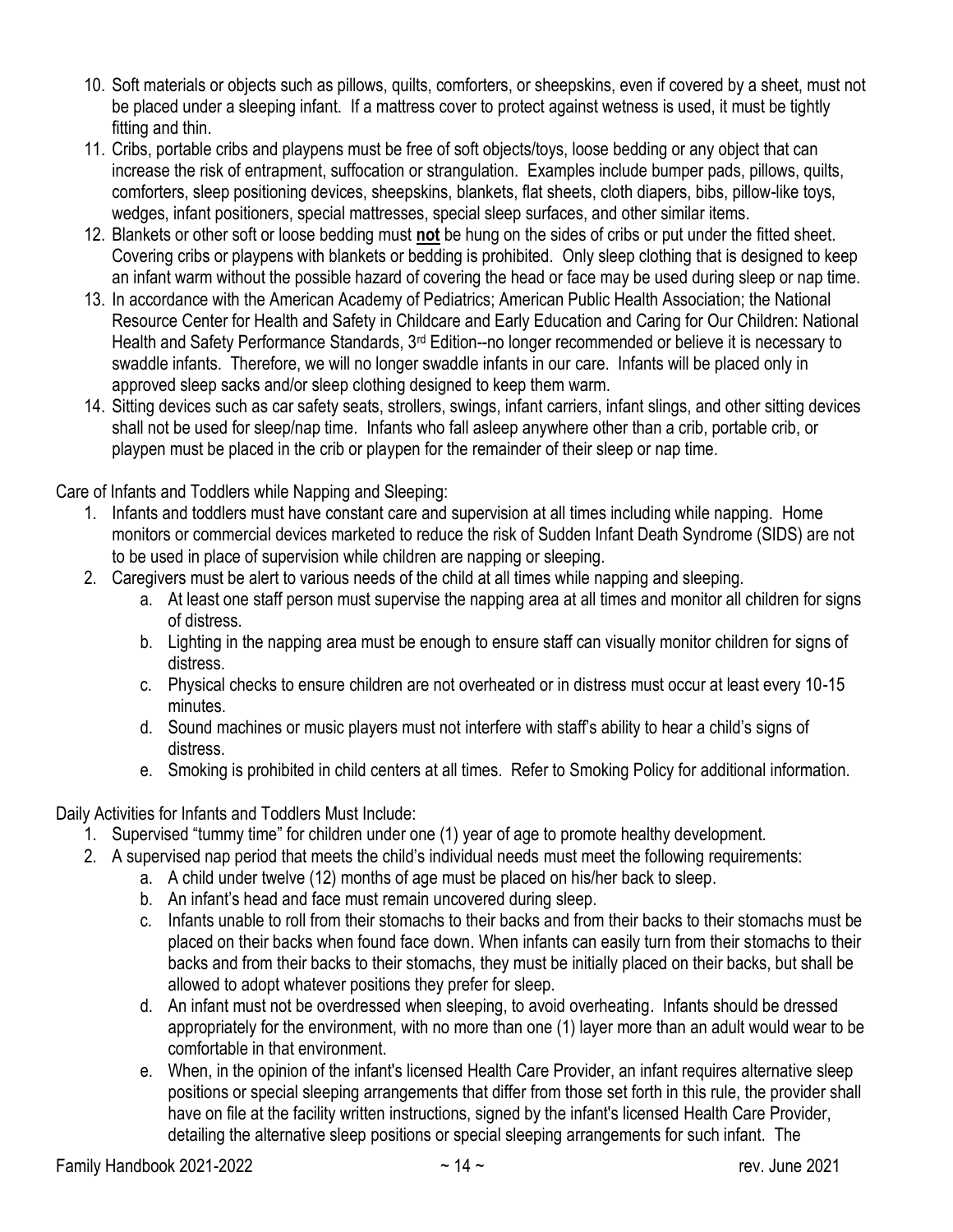caregiver(s) shall put the infant to sleep in accordance with such written instructions. *[Unless a written exception from a child's physician is on file at the facility, a child under twelve (12) months of age must be placed on his/her back to sleep. An infant's head must remain uncovered during sleep.]* 

- f. Pacifiers, if used, shall not be hung around the infant's neck. Pacifier mechanisms or pacifiers that attach to infant clothing must not be used with napping or sleeping infants.
- g. After awakening, an infant may remain in the crib as long as s/he is content, but never for a period longer than thirty (30) minutes.
- h. Toddlers shall be taken out of bed for other activities when they awaken.
- 3. Encouragement in the development of motor skills by providing opportunities for supervised "tummy time", reaching, grasping, pulling up, creeping, crawling, and walking.

Safe Sleep Staff Training for Staff:

- 1. Within thirty (30) days of employment and annually thereafter, all staff that provide care for infants less than one (1) year of age shall successfully complete department-approved training regarding the American Academy of Pediatrics (AAP) safe sleep recommendations.
- 2. The training will be documented and maintained in each employee's file.
- 3. Upon center-based enrollment the parent(s) or guardian(s) of each child less than one (1) year of age will receive a copy of the Safe Sleep policy and will sign a statement indicating the receipt of the policy.

#### **Transportation**

You will be responsible for the transportation of your child to the center. You can do this by:

- Driving your child, yourself
- Carpooling
- Making other arrangements (friends, relatives, etc.)
- All children must be properly restrained according to the law.



## **Emergency Contact/Child Release**

For your child's safety, it is extremely important that you notify your child's Teacher, Family Advocate, Center Manager, or Family Educator immediately if your address, phone number, or emergency contact numbers change. Staff will only release your child to authorized adults. Children will not be released to anyone under the age of 16 years (with the exception of biological teen parents) without written consent and a state issued photo identification card. Unfamiliar staff will require anyone picking up children to show proper identification (state issued photo identification card) before releasing children. You must give authorization in writing with the names, addresses, and telephone numbers of adults authorized to receive your child. This information must appear on the *Emergency Information Form* and must remain updated. We must have current numbers where you or the emergency contact person can be reached for any concern. The local police department or the Children's Division will be called if, after several attempts, you or the emergency contact person cannot be reached in the event of an emergency.

## **Key Cards (where applicable)**

Each family will receive 2 key cards at initial enrollment. Key cards are to be given only to those individuals authorized for pick-up/release. You may be asked to show picture identification before the child will be released. If you forget your

Family Handbook 2021-2022  $-15 \sim 15 \sim 100$  rev. June 2021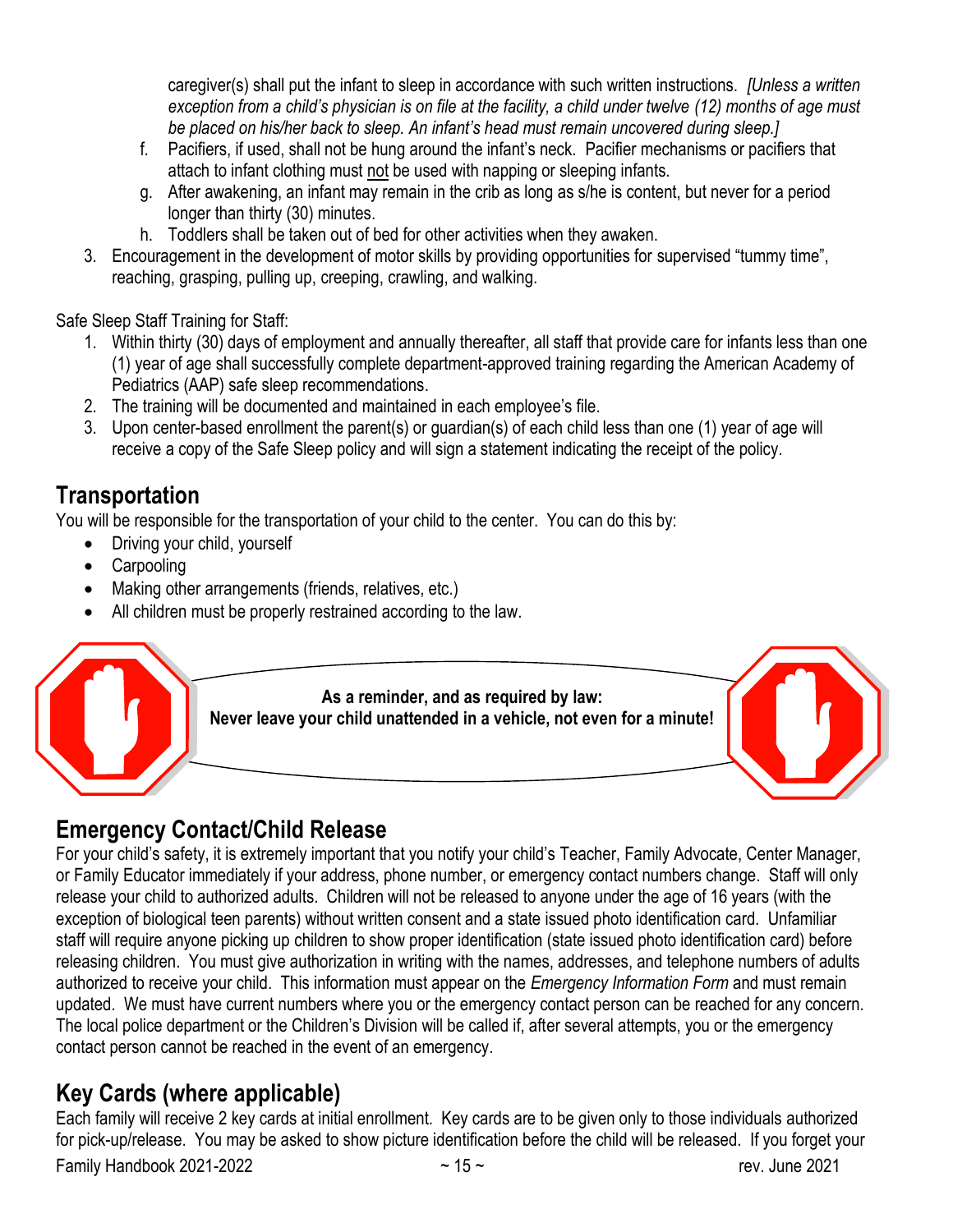key card, you will be required to show picture identification before the child will be released. Each family will be offered up to 2 replacement cards for the entire time you are in the ELC, payment for any cards issued after the 2 initial cards and the 2 replacement cards will be the responsibility of the family. Key cards are in place for the safety of our children and staff, in the event your card is lost or stolen please notify the Director of Operations, Center or Assistant Center Manager immediately.

## **Arrival and Departure**

An easy transition often begins at home by establishing a routine in the morning. Parents are asked to have their child to school by the start of the ELC school day (8:00/8:30 a.m.) to assist with early morning transitions. Parents are asked to have their child in attendance by 8:00/8:30 a.m. so that children receive a nutritious breakfast, transition smoothly into the classroom community, and benefit from the educational activities that are offered in the morning hours.

Parents are also encouraged to let their children know when they are leaving and when they will be back. Some children may have difficulty separating, but we do not recommend "sneaking out" as this can leave a child with a feeling of abandonment. Staff will assist you and your child with strategies to work towards a positive separation. Sharing information about your morning or previous evening will enable the Teacher to help your child be successful (for example, if your child was up late the night before or spent the weekend with relatives).

Parents should advise all people who pick-up their children of Youth In Need's pick-up/departure process, which includes confirming the identification of individuals with the name listed on the authorized consent to release. Youth In Need is required to abide by all legal paperwork, such as Orders of Protection, Custody Documentation, Parenting Plans, etc. It is normal for children to be hesitant to leave on some days. Staff can support transitions by sharing various strategies and techniques used to support transitions at school. To support the daily movement between school and home, parents are asked to be enthusiastic and excited about projects, activities, and artwork.

#### **Arrival Procedures**

- Escort your child to their classroom and notify the classroom Teacher of your arrival.
- Sign your child in.
- Explain to the Teacher **and** write down any special instructions for the day.
- Always tell the Teacher you are leaving, thereby placing the child in their care.

#### **Departure Procedures**

- Make sure you speak to the Teacher before taking your child.
- Check your child's cubby and/or folder to make sure you collect any items that need to go home.
- Sign your child out.

#### **Attendance/Absentee/Late Arrival Policy**

#### **Attendance:** *Regular attendance at the center is required for each child's progress in the ELC program.*

- $\triangleright$  Parents are educated on the importance of regular attendance at the initial home visit and at the center orientation.
- ➢ Upon enrollment, parents are asked to review and sign the Family-Staff Agreement which details the importance of regular attendance.
- ➢ Center staff have consistent contact with families enrolled in an ELC classroom.
- ➢ Please notify staff before 9:00 a.m. if your child is going to be absent or late that day. We are required by Program Performance Standards to contact you by phone or home visit if we have not heard from you by 9:00 a.m. This phone conversation or the visit will be documented in the child's file.

**Absences:** Parents must contact their ELC by 9:00 a.m. if their child will be absent for the day. ELC staff will determine if the absence is excused or unexcused.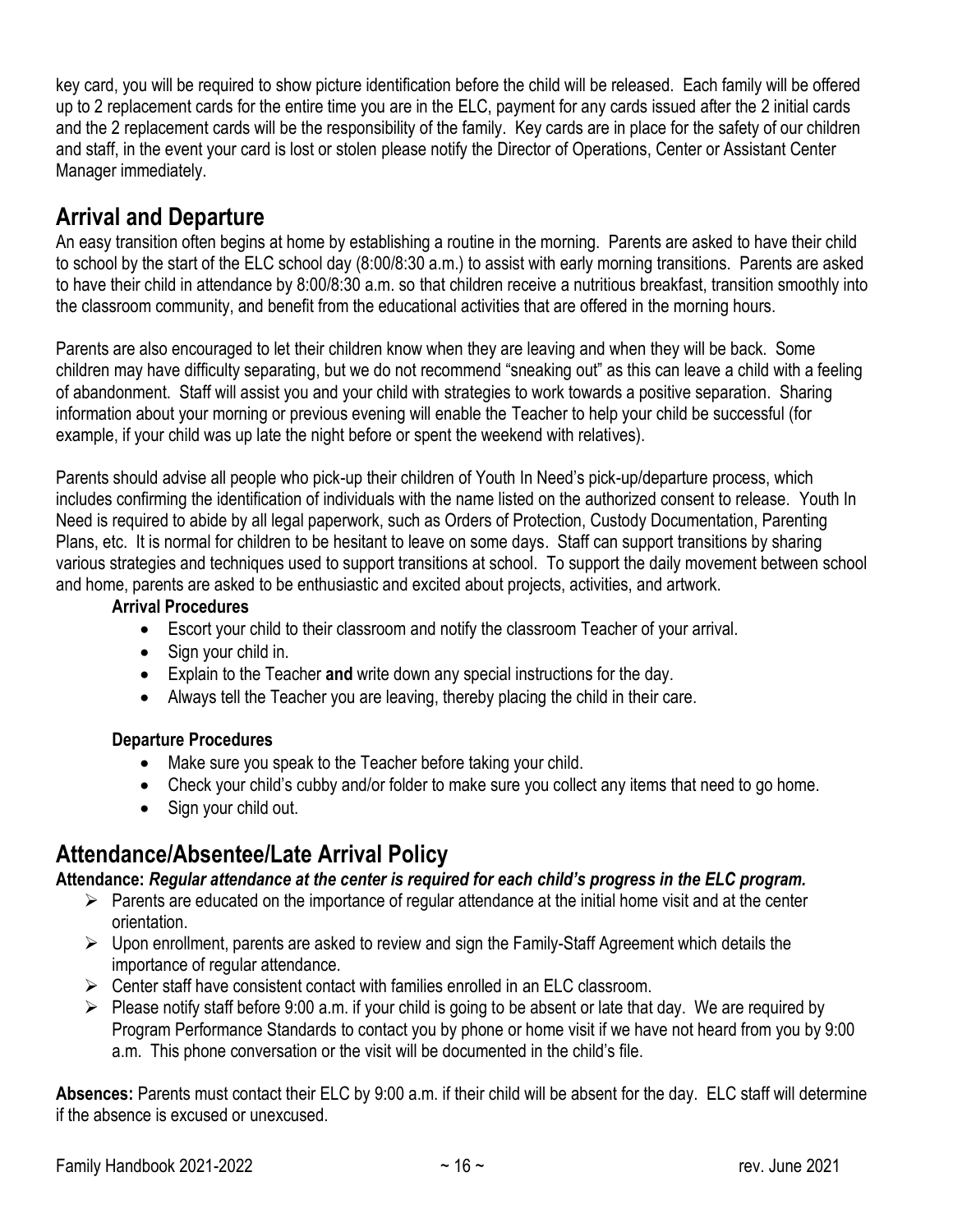- $\triangleright$  Each center has an answering machine/voicemail so calls can be made at any time to notify staff that a child will be absent from the center.
- $\triangleright$  If no phone is available, parents can leave a note at the center or arrange to have someone else call the center.
- $\triangleright$  Excessive excused absences are defined as three (3) or more consecutive or five (5) total absences in one month (first to last day of any given month).
- ➢ Parents should notify staff when circumstances change, and a full day classroom option no longer meets their family needs.
- ➢ Staff assist families with needed resources, referrals and/or education in areas that are affecting their child's consistent attendance.

**Late Arrival**: Children arriving after 9:00 a.m. are considered late and have missed a significant portion of educational programming.

**Excessive Absences and/or Excessive Late Arrivals:** In the event of excessive absences or late arrivals we will work with you to eliminate any barriers that may be causing these issues. Including but not limited to requesting a care team meeting with you to determine an action plan. Excused/Unexcused excessive absences/late arrivals my result in termination from the center program option and services will be maintained through the home visitation program option.

#### **Late Pick-Up Procedure\***

The hours of operation for the ELC full day program may vary from 8:00/8:30 a.m.—2:00/2:30 p.m. and the hours of operation for the extended day program also vary please check with your Center Manager for exact times. Children are required to be picked up by 2:00/2:30 p.m. for full day program and at the end of the regular hours for extended day programs.

#### *Procedure for Late Pick Up*

If your child is left at the center after 2:00/2:30 p.m. for full day or after your sites extended day hours, the following procedure will apply:

- $\triangleright$  Staff will contact by phone all emergency contacts and individuals authorized for pick up. Staff will continue to contact all above stated individuals frequently until child is picked up or arrangements are made for pick up.
- ➢ After 1 hour (60 minutes), staff will contact the Family Support Division and/or the local police department.
- ➢ At the time of pick-up, the parent or the person designated to pick up the child is required to sign a *Late Pick-Up Form.*
- ➢ The parent or the person designated to pick up the child receives a copy of the signed *Late Pick-Up Form.*
- ➢ **Three (3) late** pick up incidents occurring any time after regular program hours are determined to be chronic and will be reviewed by the Center Manager, Director of Operations and the Vice President of Early Childhood.
- $\triangleright$  Excessive absences/late arrivals may result in termination from the center program option, alternative options will be offered.

\* Due to community needs, the days and hours for Montgomery Center and Warren R-III Classrooms vary. Please contact your Center Manager for exact days and hours.

## **Home Visit Cancellation Policy**

Head Start Performance Standards state that each family receives a weekly 90-minute visit in the home. This policy is designed to ensure that all families are receiving quality services. Parents are asked to sign the *Family/Staff Agreement Form*. This agreement states the parents will make every effort to contact the Family Educator if a scheduled visit needs to be cancelled. Family Educators (FE) will make every attempt to reschedule any cancelled home visits (HV). The following are the essential goals in the Home Visitation program:

1. HV's are to be conducted in the home with the child(ren), parent/primary caretaker and staff for the entire 90 minute visit.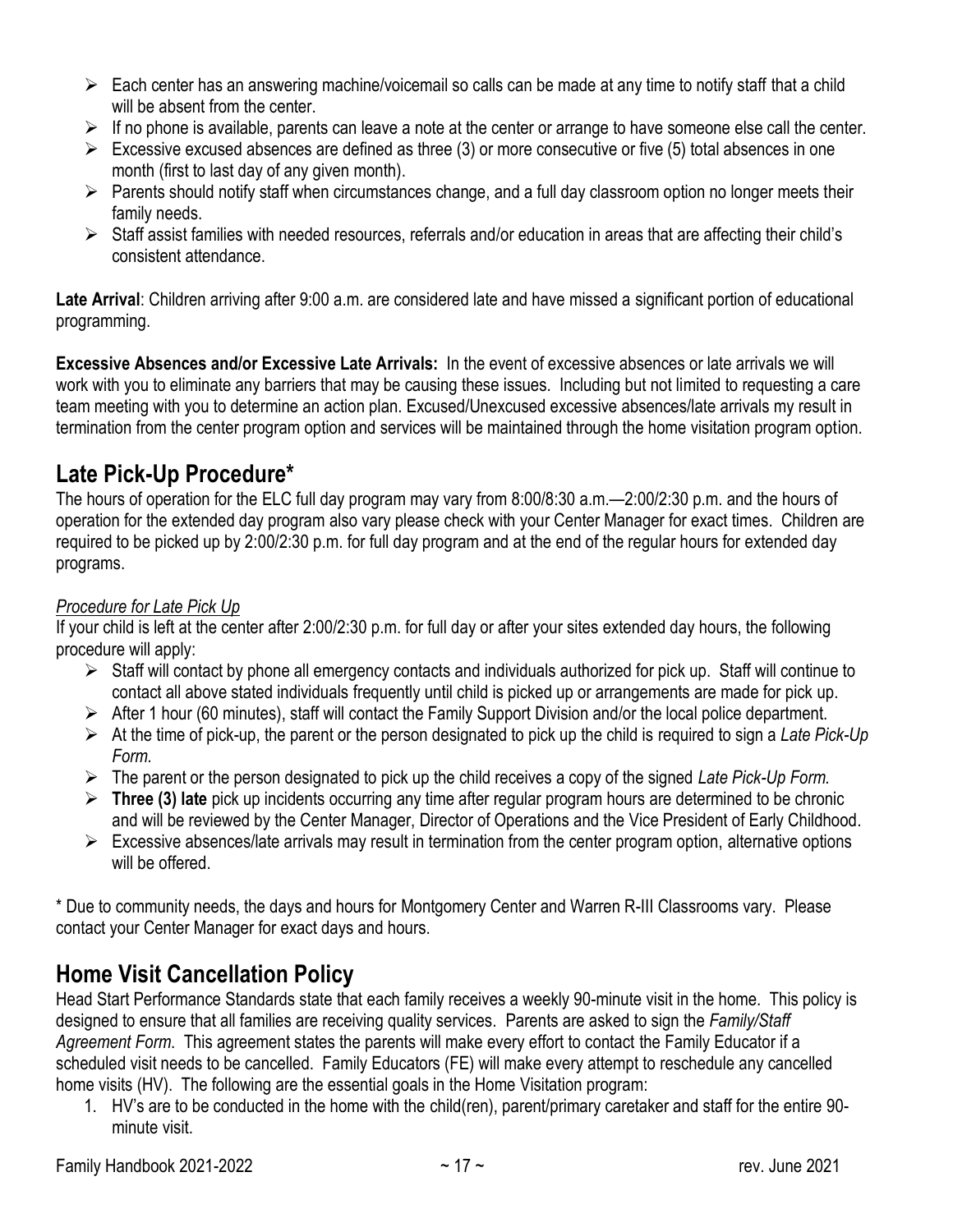- 2. HV's are conducted Monday through Friday from 7 a.m.—7p.m.
- 3. Home Visitation Managers (HVM) will take into consideration reasons for cancellation/patterns of missed visits to ensure families are not unfairly penalized for illness/absences that would be considered excused.
- 4. HVM's will assist with inconsistent/missed visits through phone calls, going on visits or other supports as needed.
- 5. If there is no response to program contact after two missed visits, a drop letter will be sent giving one week for contact to be made in order to remain in the program.

## <span id="page-22-0"></span>**PARENT/GUARDIAN RIGHTS AND RESPONSIBILTIES Rights**

#### *Early Learning Program Parents Have:*

- ➢ The Right to professional, responsible, and respectful service by a staff that values all kinds of differences between people including race, color, age, religion, gender, sexual orientation, national origin, and disability.
- $\geq$  The Right to get services quickly and with little extra effort.
- ➢ The Right to be involved with Youth In Need willingly; right to refuse services, and right to be informed about any consequences of refusing services.
- $\triangleright$  The Right to have information about you stay private.
- $\geq$  The Right to be given all help and information in a crisis situation.
- $\triangleright$  The Right to give your opinion about the quality of services you are receiving from Youth In Need.
- $\triangleright$  The Right to receive services in a setting that is safe and clean.
- $\triangleright$  The Right to work with Youth In Need staff in setting your individual goals.
- ➢ The Right to bring any complaint, question or concern to the attention of Youth In Need management (see Grievance Procedure).

#### **Responsibilities**

#### *Early Learning Program Parents Have:*

- $\triangleright$  The Responsibility to act in a polite, respectful way toward Youth In Need staff, volunteers, and clients.
- $\triangleright$  The Responsibility to be on time, or to change or cancel an appointment at least 24 hours ahead of time.
- $\triangleright$  The Responsibility to keep information about other clients private.
- ➢ The Responsibility to give feedback about your services and to share any concerns with the head of your program.
- $\triangleright$  The Responsibility to participate actively in the services offered by Youth In Need.
- $\triangleright$  The Responsibility to address misbehavior in their children in a positive way.
- $\triangleright$  The Responsibility to access Youth In Need during regular working hours, if possible.
- $\triangleright$  The Responsibility to never bring a weapon of any kind on to Youth In Need property.
- $\triangleright$  The Responsibility to never verbally or physically fight with anyone or to use abusive language.
- $\triangleright$  The Responsibility to tell the truth and to give the most accurate and complete information possible.
- $\triangleright$  The Responsibility to voice concerns openly.

# <span id="page-22-1"></span>**PARENT CODE OF CONDUCT**

#### **Youth In Need Early Learning Program Parent Code Of Conduct**

It is Youth In Need's policy that the business of the company be conducted according to the highest ethical standards. In support of this policy, a set of ethics and standards of conduct are essential for Youth In Need to prosper and receive the desired trust and respect of children, youth and families, employees, the Board of Directors, suppliers, and the community.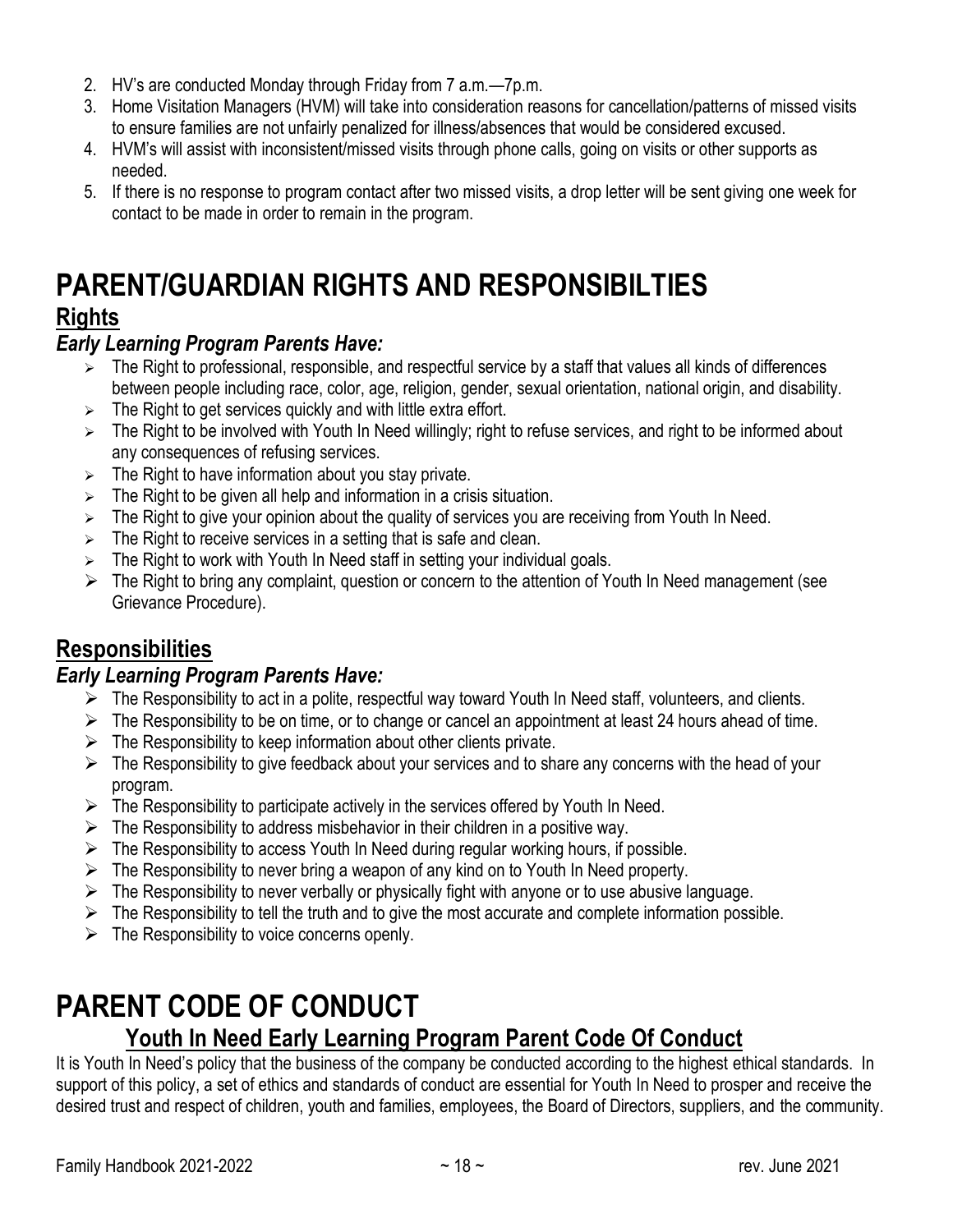The underlying principles of these standards are based on courtesy, moral standards, and the law. These principles ensure the continued success and growth of the services and programs provided by Youth In Need.

All staff, volunteers, and governing body members are subject to abide by the regulations and Code of Ethics set forth by law and by the staff's professional licensing board, as applicable. If a staff member is not licensed in the state of Missouri, they are subject to abide by the National Association of Social Workers Code of Ethics.

All employees and volunteers must abide by the following established standards of conduct. These standards include, but are not limited to:

- 1. Respect and promote the unique identities of all children, youth, families, and staff, and refrain from stereotyping on the basis of race, sex, gender, identity or expression, age, income, faith, ability, political affiliation, sexual orientation, and cultural background.
- 2. Follow program confidentiality policies concerning information about children, youth, families, and employees.
- 3. All children and youth must be supervised and not left alone while under the care of Youth In Need.
- 4. Positive methods of child guidance shall be utilized. Engaging in corporal punishment, emotional or physical abuse, or humiliation is prohibited; in addition, methods of discipline that involve isolation, the use of food as punishment or reward, and the denial of basic needs are not to be utilized.

The Parent Code of Conduct will include, but not be limited to, the following items:

- 1. **Parents will address the misbehavior of their children attending an ELP function or classroom in a positive way.** No physical or verbal punishment of children is allowed at an ELP function or classroom. This includes, but is not limited to, striking your child in any way or cursing at your child at an ELP function or classroom.
- 2. **Parents will direct all concerns regarding other children at an ELP function or classroom to ELP staff immediately.** It is never appropriate for a parent to discipline another child at an ELP function or classroom. It is not the intent of this standard to stop a parent from helping a child who is in immediate danger, but to use common sense in a situation where a child may be at risk of being harmed.
- 3. **Parents will treat ELP staff members with respect and follow agency policy regarding disagreements or concerns.** It is never appropriate for a parent to threaten a staff member in any way.
- 4. **If a parent has a disagreement or problem with another parent at an ELP function or classroom, that problem will be addressed with respect.** It is never appropriate for a parent to threaten another parent at an ELP function or classroom.
- 5. **When in the presence of children at an ELP function or classroom, parents will use language appropriate for young children to hear.** Cursing/swearing is not allowed.
- **6. Smoking including e-cigarettes is not permitted by staff, volunteers, community members or parents within Youth In Need's buildings, offices, agency vehicles, employee vehicles when transporting clients for agency business, outdoor play areas, home visits and all off-site program activities. In addition, smoking is not permitted in the visual presence of our clients.**
- 7. **To promote a safe, happy environment for our children, parents will address problems with other parents and staff in private, away from children attending an ELP function or classroom.** No quarreling in front of children at an ELP function or classroom is allowed.
- **8. To ensure the safety and health of all children, all safety rules, including but not limited to the following, will be enforced:**
	- a. **According to the law, all children will be placed in appropriate vehicle restraints at all times.**
	- b. **Parents will supply current emergency contact information to ELP staff at all times.** It is the parent's responsibility to keep this information accurate, including changes in names, addresses, and phone numbers for themselves and emergency contacts. Parents must meet with ELP staff every three months to update this information and provide the current information any time between meetings when changes occur.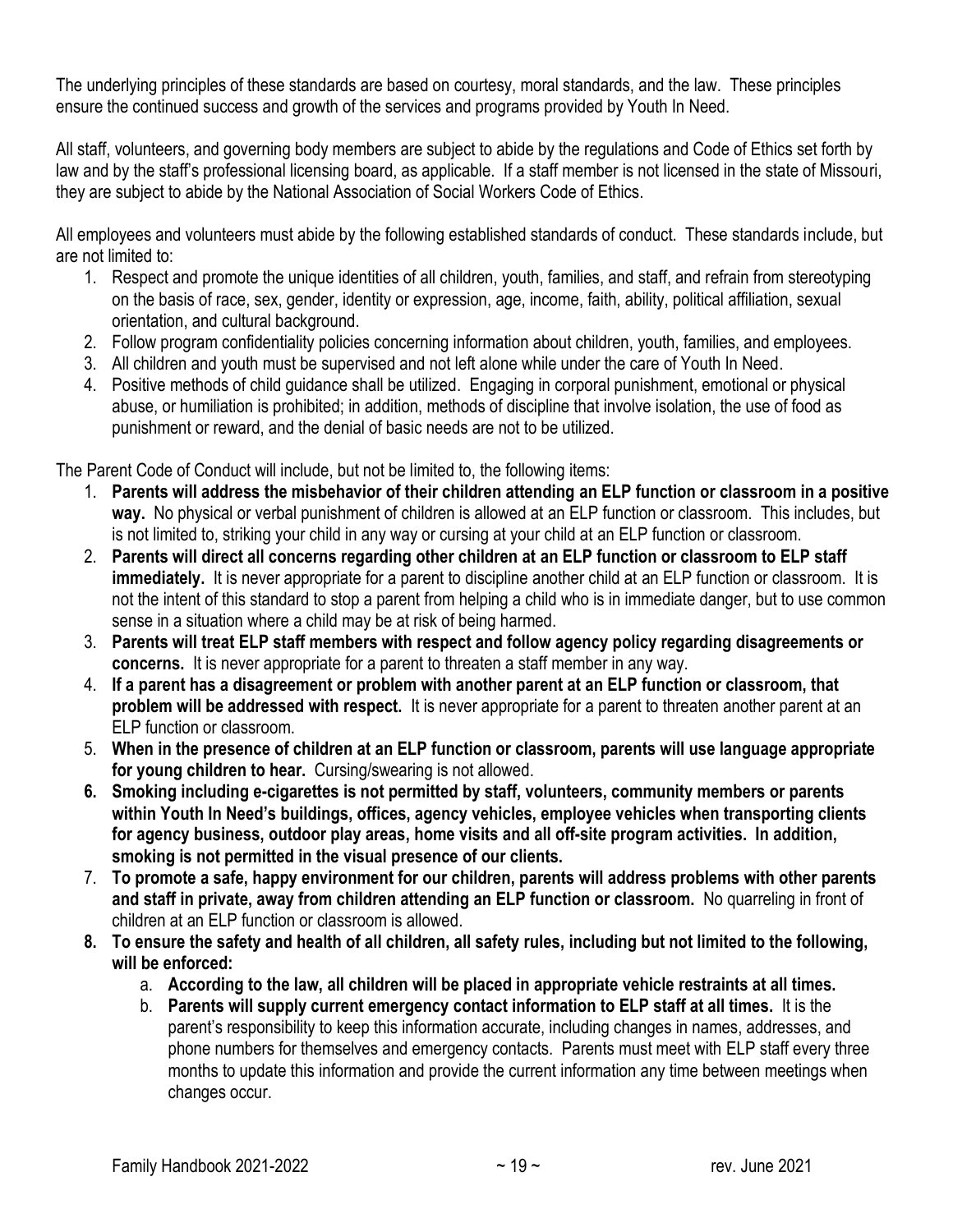In the event of a dispute regarding discipline due to a child's redirection, a parent may request an informal investigation of the situation.

Failure to comply with the policies outlined herein may lead to a staff member or designated Policy Council representative to approach the parent(s) involved. It is not our wish to exclude or terminate the enrollment of any child or family. If a situation arises, however, that places staff, children, or family members at harm, the Youth In Need Early Learning Program reserves the right to terminate the enrollment of a family if Youth In Need deems that the appropriate action. *\*Parent Code of Conduct is reviewed and approved by Policy Council on an annual basis with the Family Handbook. See Policy Council minutes for details.*

# <span id="page-24-0"></span>**GRIEVANCE POLICY & PROCEDURE FOR CLIENTS, PARENTS/GUARDIANS & COMMUNITY MEMBERS**

**Policy:** Youth In Need provides both formal and informal mechanisms for expressing and resolving concerns, complaints and grievances. In the event where a client, client's parent/guardian, or community member has a concern, complaint or grievance it will be heard and addressed in an appropriate, respectful and confidential manner. Youth In Need encourages clients, parents/guardians, and community members to express their concerns freely and actively seek feedback to assess satisfaction with services.

**Procedure:** Clients (and/or parents/guardians) will be given a copy of their Rights and Responsibilities at intake/enrollment and as requested thereafter.

#### <sup>U</sup>INFORMAL Client, Client Parent/Guardian or Community Member Grievance Procedure

- 1. Routine and/or minor concerns and complaints can typically be resolved through discussions with program staff.
- 2. In the event that a concern is serious or is not able to be resolved by discussing with program staff, he/she may utilize our formal client, client parent/guardian or community member grievance procedure.

#### FORMAL Client, Client Parent/Guardian or Community Member Grievance Procedure

- 1. The grievance should be immediately brought to the attention of the program/site supervisor (in the case that the grievance is against the program/site supervisor the grievance should be brought to the attention of that person's supervisor). If it is outside of normal business hours, the on-call employee should be contacted. The staff person who the grievance is initially brought to must complete an Incident Report documenting who made the complaint, the details of the complaint and all relevant information. Staff should be aware that regardless of request, all grievances must be reported to the appropriate individual(s). This must be communicated to the person filing the grievance.
- 2. In the case of a grievance made against a staff person, the program/site supervisor should contact Human Resources to consult with regarding the investigation of the grievance. In addition, the staff person may be suspended pending investigation depending on the circumstances of the situation. Finally, if the situation warrants, and the staff person involved is part of an ELP, management may be required to comply with the Protocol for Reporting Staff Incident/Allegation/Misconduct to the Administration for Children and Families. See Human Resources for details on this process. Consult with Youth In Need's Employee Policies and Guidelines Manual for further information regarding employment issues.
- 3. The program/site supervisor or most appropriate responsible individual will investigate (in conjunction with Human Resources, if appropriate) the grievance by gathering information from relevant sources as quickly as possible. The investigation should follow standard business practice and ensure all relevant parties are involved including the complainant, the accused and any witnesses. Interviewed individuals should sign off on the documentation of their interview as an attestation of their statement regarding the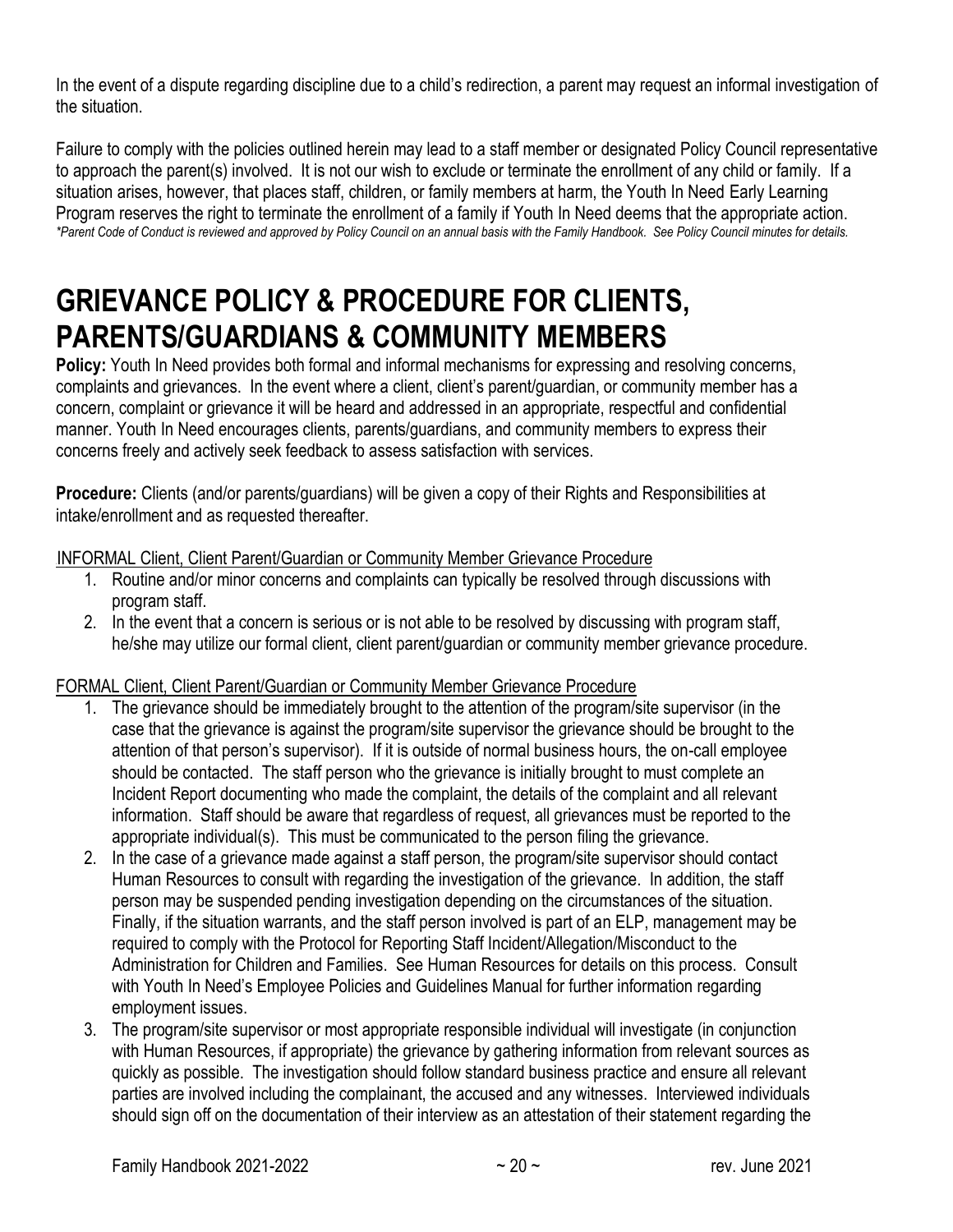events. Guidance on completing investigations can be obtained from management or Human Resources.

- 4. Once the information has been collected, the program or site supervisor must prepare an Incident Report, documenting the details of the grievance, the investigative process and statements of the interviewees. Both Incident Reports (Initial and Investigative) must be forwarded through the chain of command, up to the Vice President of the program within three (3) days, whenever possible, of the grievance. At this point the Vice President will review the Incident Reports and consult with staff and Human Resources as needed. If an action is to be taken with staff it should be documented and enacted as soon as possible.
- 5. A written or verbal response (depending on the circumstances as deemed by the VP of the program), by the VP of the program, will be given within 10 business days, whenever possible, to the individual who filed the grievance. This written response must also be filed with the case record, if applicable. In addition, the written response will also be kept with the Incident Reports related to the grievance and kept by the VP of the program.
- 6. If the situation cannot be resolved with the Vice President, the person filing the grievance may appeal and take the grievance to the Chief Program Officer for resolution. The Vice President may also take the issue to the Chief Program Officer for resolution if he/she deems it necessary. The Chief Program Officer may take the issue to the CEO for resolution if he/she deems it necessary.
- 7. If the situation cannot be resolved with the Chief Program Officer, the person filing the grievance may appeal and take the grievance to the CEO for resolution.
- 8. If the situation cannot be resolved with the CEO, the person filing the grievance may appeal and take the grievance to the Policy Council (If ELP) and/or the Youth In Need Board of Directors for resolution. The CEO may take the issue to the Policy Council (If ELP) and the Youth In Need Board of Directors for resolution if he/she deems it necessary.

*\*Last updated May 2014*

#### **Regulations**

Youth In Need Programs operate in accordance with all applicable federal, state and local regulations.

Department of Health and Human Service, Office of Head Start Head Start Program Performance Standards (HSPPS) <https://eclkc.ohs.acf.hhs.gov/>

State of Missouri, Department of Health and Human Services Child Care Licensing Rules and Regulations <https://health.mo.gov/safety/childcare/>

Department of Agriculture, Food and Nutrition Services Child and Adult Food Care Program (CACFP) <https://www.fns.usda.gov/cacfp/child-and-adult-care-food-program>

#### CACFP Eat Smart Certification

<https://www.health.mo.gov/living/wellness/nutrition/eatsmartguidelines/pdf/BeAnEatSmartChildCare.pdf>

#### **Council on Accreditation**

In addition, our facilities are accredited. Accreditation is the benchmark of quality among programs. Accreditation means a program has met recognized standards for high Quality.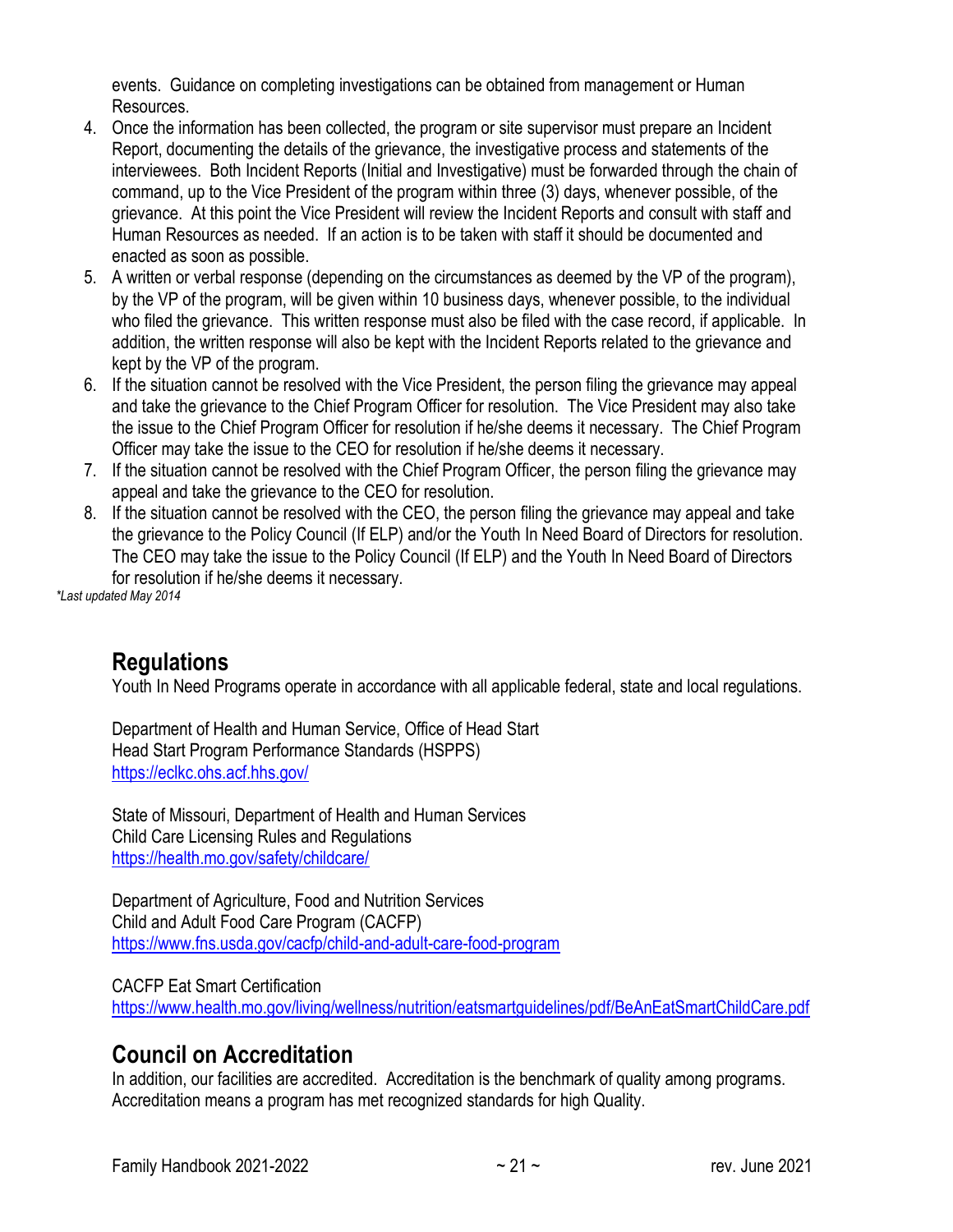# <span id="page-26-0"></span>**PROGRAM CLOSING DATES 2021-2022**

- August 16, 2021—First Day of 2021-2022 Program Year (1st Day of School)
- September 6, 2021—Classrooms Closed
- September 27, 2021—Classrooms Closed & No Home Visits
- October 15, 2021—Classrooms Closed & No Home Visits
- October 18, 2021—Classrooms Closed
- November 25 &26, 2021—Classrooms Closed
- December 24—31, 2021—Classrooms Closed
- January 14, 2022, Classrooms Closed & No Home Visits
- January 17, 2022—Classrooms Closed
- April 15, 2022—Classrooms Closed & No Home Visits
- April 18, 2022—Classrooms Closed
- May 20, 2022—Classrooms Closed & No Home Visits
- May 30, 2022—Classrooms Closed
- July 4, 2022—Classrooms Closed
- August 9, 2022—Last Day of 2021-2022 Program Year (Last day of School)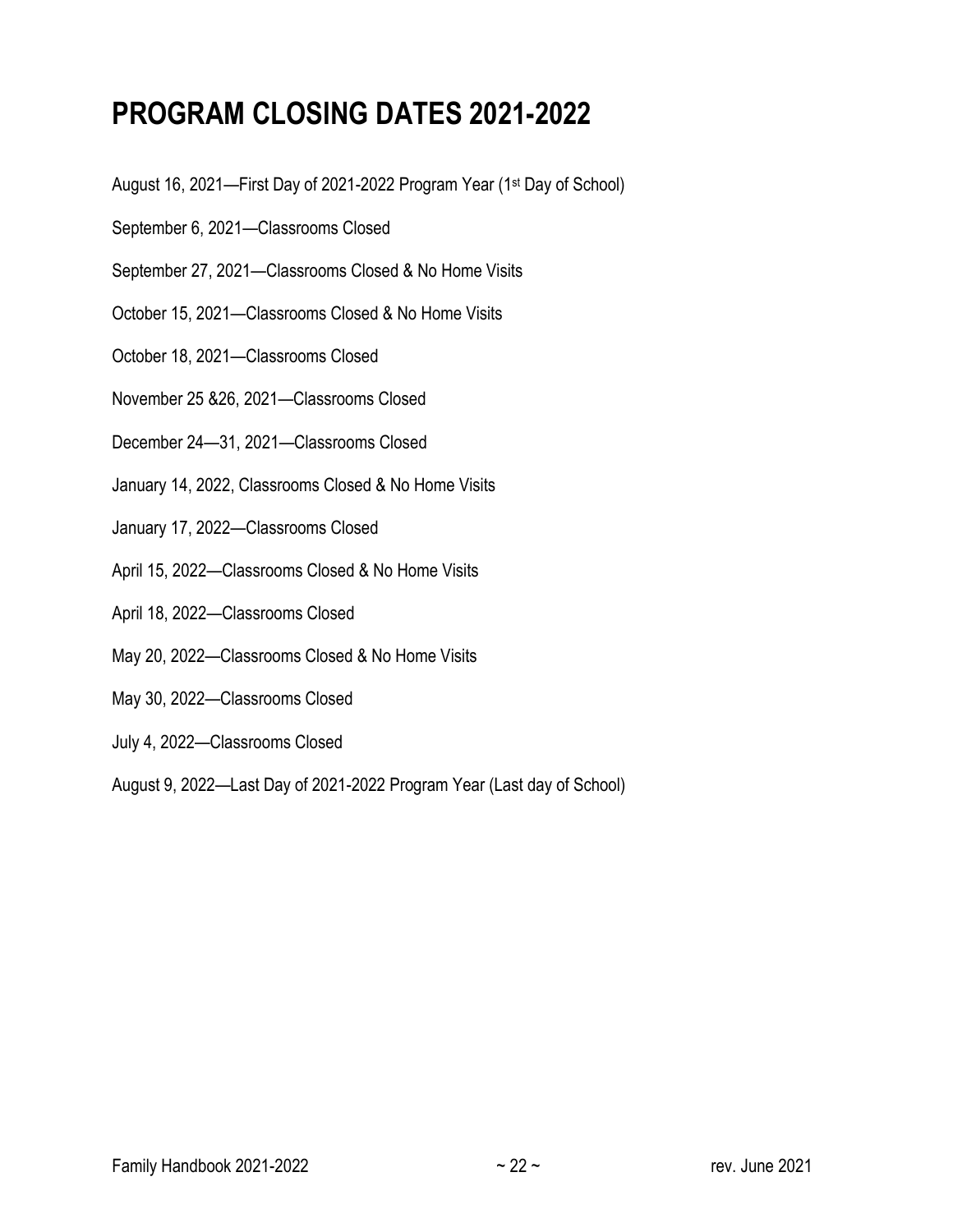# <span id="page-27-0"></span>**THE HEAD START CHILD DEVELOPMENT AND EARLY LEARNING FRAMEWORK**

The *Head Start Child Development and Early Learning Framework* represents the foundation of the Head Start Approach to School Readiness. It aligns with and builds from five essential developmental domains of birth to five:

- 1. Approaches to Learning
- 2. Social and Emotional Development
- 3. Language and Literacy
- 4. Cognition
- 5. Perceptual, Motor, and Physical Development

Each domain is related to and influences the others. For example, as preschoolers' working memory develops (a component of Approaches to Learning), their ability to follow multiple-step instructions improves, and their ability to learn complex math concepts increases.

The *Framework* guides curriculum selection, implementation, and assessment and can be used when planning and assessing teaching and learning experiences and children's progress toward school readiness goals. The Framework guides Head Start & Early Head Start services which are—

- RESEARCH-BASED—informed by research as being reasonably achievable, age appropriate, and aligned with kindergarten expectations.
- \* COMPREHENSIVE—Cover the central domains of early learning and skills children need to succeed in school and provide sufficient breadth and depth in each area.
- \* INCLUSIVE—Relevant for children from diverse linguistic, economic, and cultural backgrounds and for children with disabilities.
- MANAGEABLE—Include a reasonable number of domains, sub-domains, goals, and indicators that programs can effectively implement.
- MEASURABLE—Reflect observable skills, behaviors, and concepts.